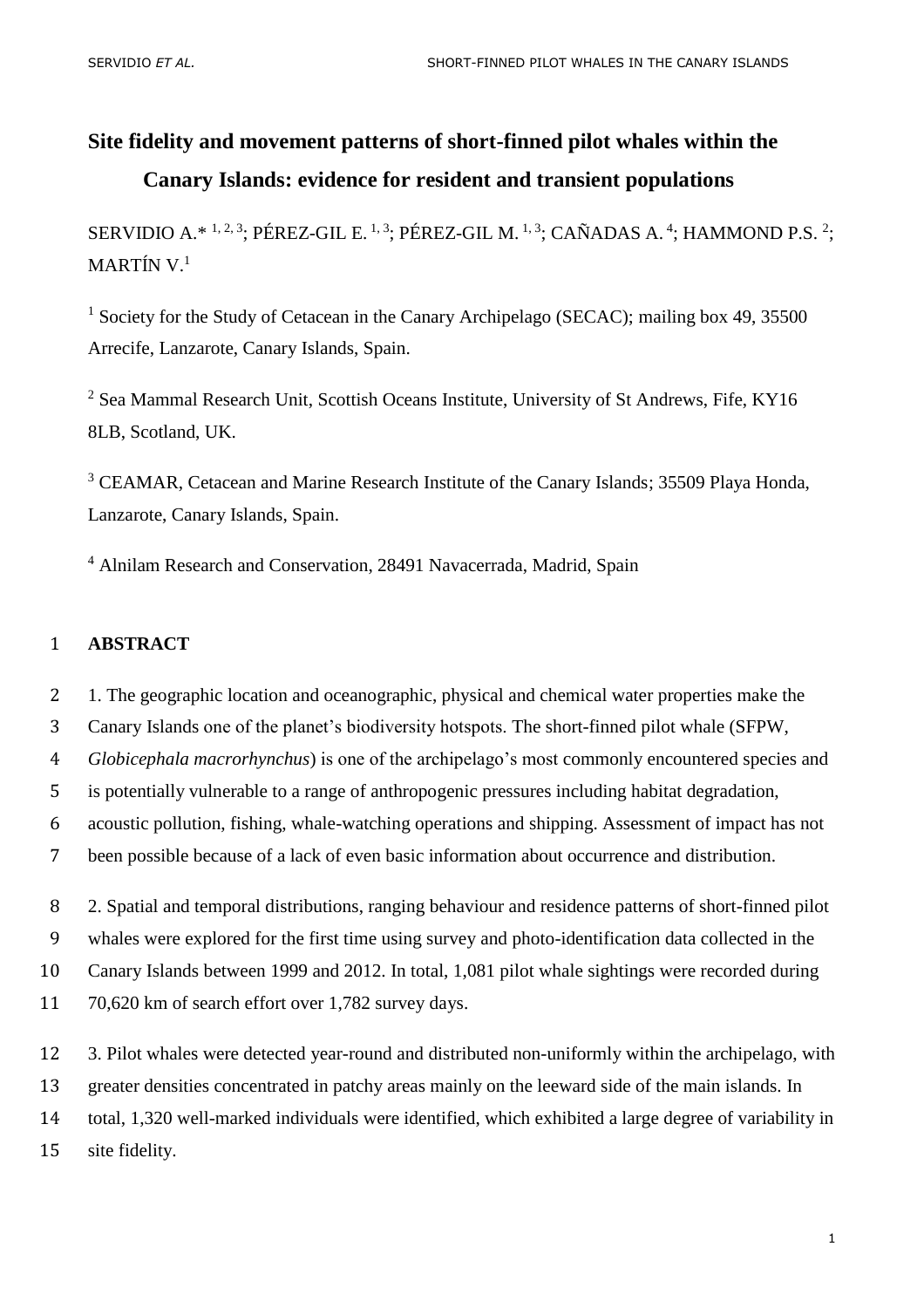4. Different but not isolated sub-populations of pilot whales that share ranges and maintain social interactions are apparently present in the Canary Islands. Strong evidence of an island-associated sub-population was found, with a group of 50 "core resident" individuals associated particularly with Tenerife. There are also "transient" individuals or temporary migrants, which, probably driven by inter- and intraspecific competition, may travel long distances whilst using the archipelago as

- part of a larger range.
- 5. These findings fill a major gap in the knowledge of this species occurrence, distribution,
- movements and site fidelity in the archipelago and provide much needed data to allow the initiation
- of informed conservation assessments and management actions.
- **Keywords**: Archipelago, ocean, island, distribution, survey, environmental impact assessment,

mammals

**\*Corresponding author**: Dr. A. Servidio; Tel.: +39 3935674353; E-mail: antonella@ceamar.org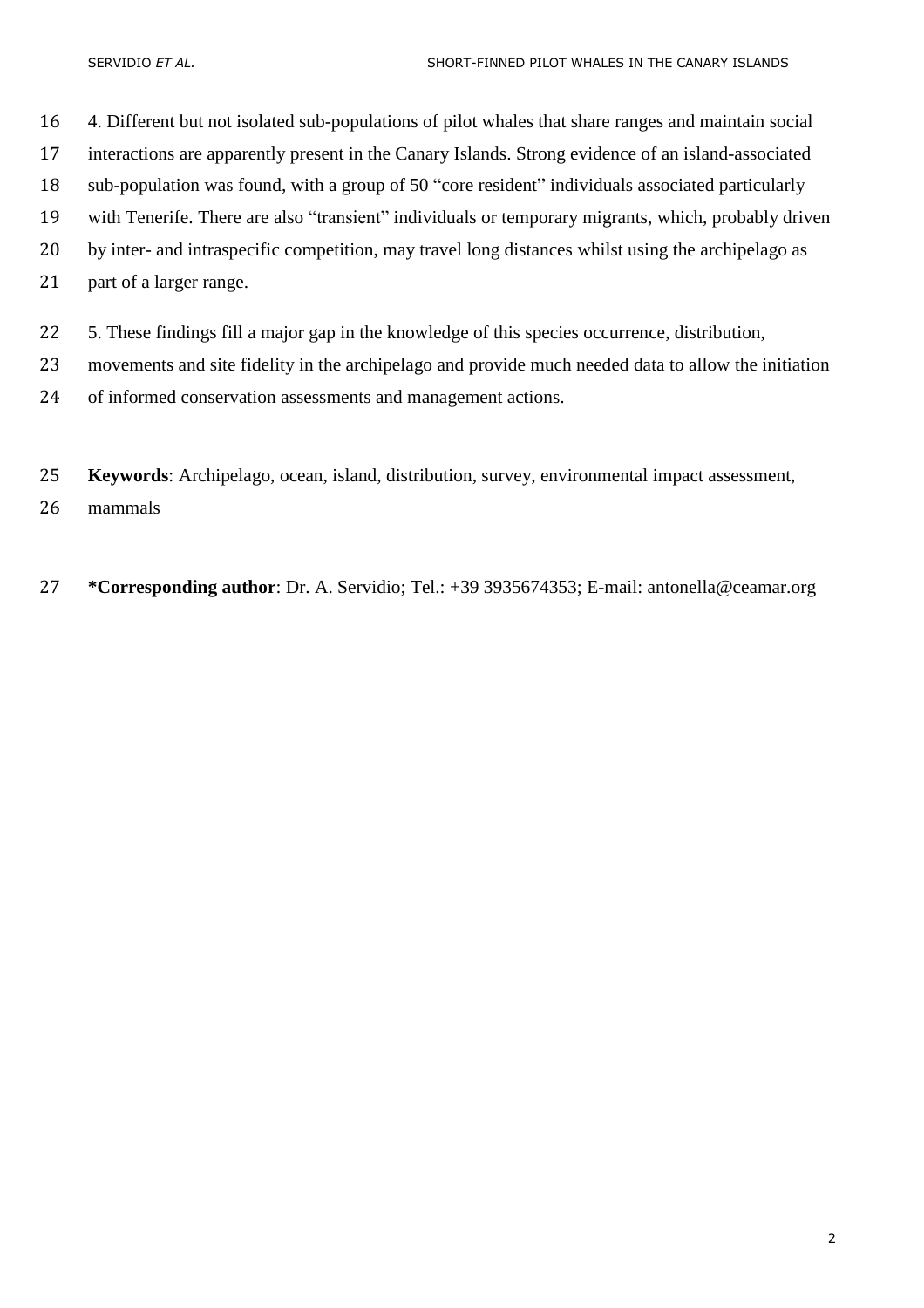## **1. INTRODUCTION**

The analysis and description of space-use patterns have been crucial in understanding the ecology

of many mammalian populations [\(Adams & Davis, 1967;](#page-20-0) [Inglis, Hood, Brown, & DeYoung, 1979\)](#page-24-0),

providing important insights into animals' residency [\(T. H. Clutton-Brock, 1989\)](#page-22-0), social

organization [\(Ostfeld, 1990\)](#page-25-0), demography [\(T. Clutton-Brock & Albon, 1985\)](#page-22-1) and distribution of

animals' resources in space and time [\(Brown & Orians, 1970\)](#page-22-2). Studies to increase our

understanding of the drivers and scale of animal movement are integral components of the

information needed to manage human impacts on wild cetaceans [\(Hastie et al., 2003;](#page-23-0) [Hooker,](#page-24-1) 

[Whitehead, & Gowans, 1999;](#page-24-1) [Ingram & Rogan, 2002;](#page-24-2) [Wilson, Thompson, & Hammond, 1997\)](#page-27-0).

 Individuals of most species are not distributed randomly and do not use all parts of their range with the same intensity. Instead, some areas are used more frequently [\(Adams & Davis, 1967;](#page-20-0) [Dixon &](#page-23-1)  [Chapman, 1980\)](#page-23-1) or differently [\(feeding, calving, etc.; Burt, 1943\)](#page-22-3), forming characteristic patterns of distribution, grouping, ranging, and association [\(Crook, Ellis, & Goss-Custard, 1976\)](#page-22-4). Intra- or inter-specific competition for the same resources in the same niche is one factor that may lead to differential space use among individuals [\(Milinski & Parker, 1991\)](#page-25-1).

 In general, an animal's range should be large enough to provide adequate food resources to satisfy energetic requirements [\(McNab, 1963\)](#page-25-2) and there is a strong correlation between range size and the way space within range is used, and the abundance, distribution, and predictability of food resources [\(Davies & Houston, 1994\)](#page-22-5). Where food resources are abundant and no aggressive territorial neighbours are present, animals tend to use only as much as space as they need [\(King,](#page-24-3)  [2002\)](#page-24-3), and to stay in familiar areas rather than risk moving to other areas, even if they are more productive [\(Switzer, 1993\)](#page-26-0). If resources are uniformly spread throughout an area, animals also tend to be uniformly distributed and, if the resources are defendable, often show territoriality behaviour [\(Emlen & Oring, 1977\)](#page-23-2). In less productive habitat and in areas characterised by patchy or limited resources, animals tend to have larger and overlapping ranges [\(Harestad & Bunnel, 1979\)](#page-23-3) because they must travel farther to obtain enough food [\(T. Clutton-Brock, 1975;](#page-22-6) [Schoener, 1968\)](#page-26-1).

 Marine mammals live in fluid, open environments with few boundaries, feed on mobile prey, and have low transport costs per unit weight [\(Williams, 1999\)](#page-27-1). Consequently, they are highly mobile and tend to have larger ranges than terrestrial mammals of similar size [\(Tucker, Ord, & Rogers,](#page-26-2)  [2014\)](#page-26-2). Delphinids show a wide variety of site fidelity and ranging patterns; individuals may occupy

large ranges or be restricted in smaller areas; some display year-round residency patterns while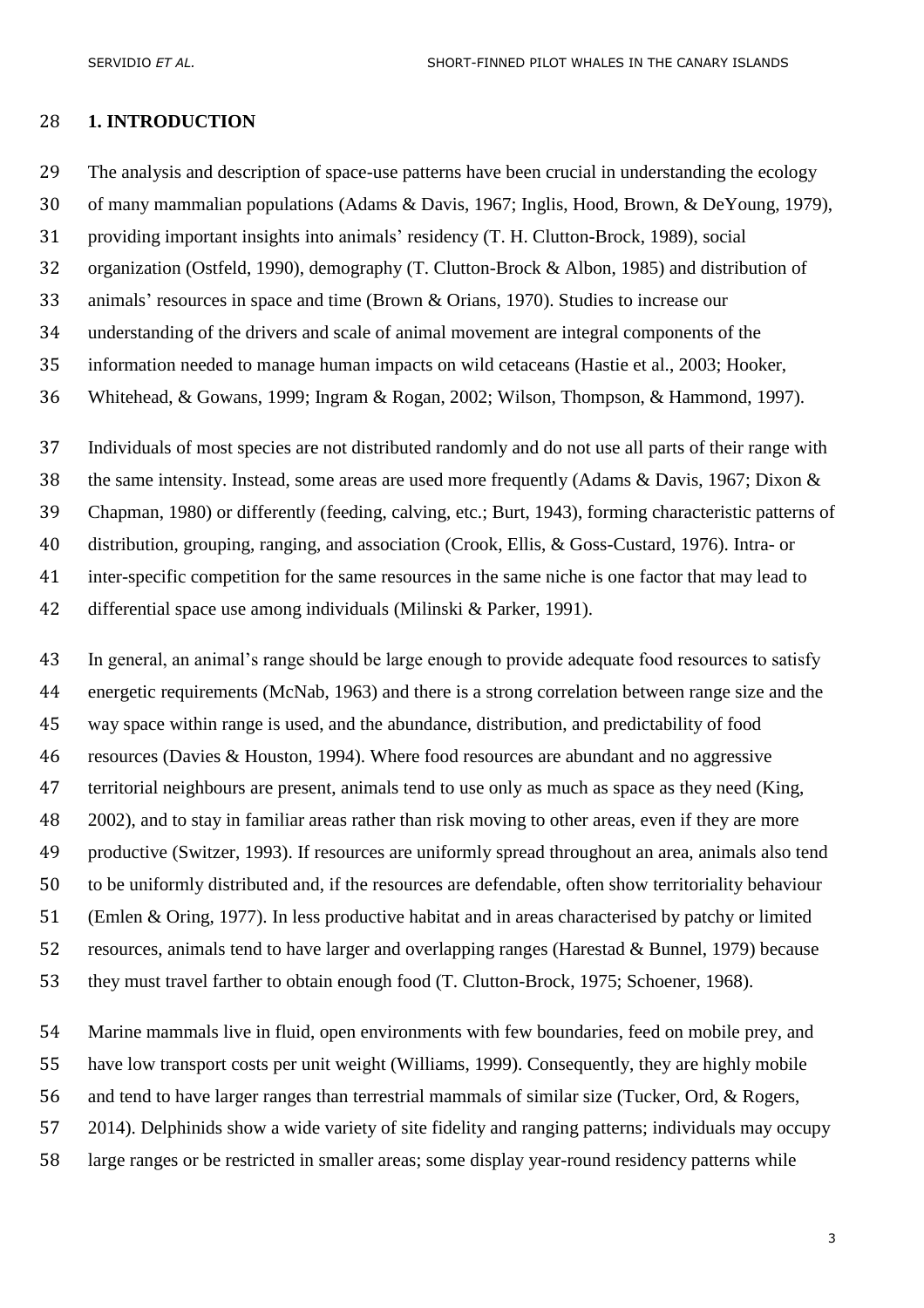others are seasonal or "transient" visitors [\(Hunt et al., 2017;](#page-24-4) [McGuire & Henningsen, 2007;](#page-25-3) [Parra,](#page-25-4)  [Corkeron, & Marsh, 2006;](#page-25-4) [Silva et al., 2008;](#page-26-3) [Zanardo, Parra, & Möller, 2016\)](#page-28-0)

Pilot whales (genus *Globicephala*) are highly mobile and have been described as generally

nomadic, without defined migrations (Olson, 2009). Some north-south and seasonal inshore-

offshore movements related to prey movements or incursions of warm water have been, anyhow,

described for long-finned pilot whales (*Globicephala melas*) [\(Abend & Smith, 1999;](#page-20-1) [Cañadas &](#page-22-7) 

[Sagarminaga, 2000;](#page-22-7) [De Stephanis, Verborgh, et al., 2008\)](#page-23-4).

 The strong genetic differentiation between short-finned pilot whales (SFPWs, *Globicephala macrorhynchus*) found in different oceans, between populations in Japan [\(Oremus et al., 2009\)](#page-25-5) and within the Pacific Ocean, suggest regional population structure and restricted movements within ocean basins [\(e.g. Van Cise et al., 2016\)](#page-26-4). Areas of continental shelf break with steep bathymetric features and submarine canyons represent important feeding habitat for coastal short-finned pilot whales, which have restricted ranges in the context of the basin-wise distribution of the species [\(Thorne et al., 2017\)](#page-26-5).

 The stable presence of this species has been described in the oceanic and volcanic archipelagos of Hawaii [\(Mahaffy, Baird, McSweeney, Webster, & Schorr, 2015\)](#page-25-6), Madeira [\(Alves et al., 2013\)](#page-20-2) and the Canary Islands [\(Carrillo, Pérez-Vallazza, & Álvarez-Vázquez, 2010;](#page-22-8) [Heimlich-Boran, 1993\)](#page-23-5). A considerable variability in residency patterns has been found, with some animals showing little site fidelity but others exhibiting long-term fidelity to the main islands [\(Alves et al., 2013;](#page-20-2) [Mahaffy et](#page-25-6)  [al., 2015\)](#page-25-6).

Previous studies of this species have found a stable presence in southwest Tenerife [\(Escorza,](#page-23-6) 

[Heimlich-Boran, & Heimlich-Boran, 1992;](#page-23-6) [Heimlich-Boran, 1993;](#page-23-5) [Montero & Arechavaleta, 1996\)](#page-25-7)

but there is very little information about spatial and temporal distribution patterns in that area or

about their occurrence in other parts of the archipelago.

83 The waters around the Canary Islands include localised areas rich in nutrients (Arístegui et al.,

[2006;](#page-20-3) [Arístegui et al., 1989;](#page-21-0) [Arístegui et al., 1997\)](#page-21-1), which may provide suitable habitat and

sufficient resources to support one or more "resident" populations of SFPWs. Such populations

would be expected to show high fidelity to local areas and limited ranging behaviour [\(Habel, Hillen,](#page-23-7) 

[Schmitt, & Fischer, 2016;](#page-23-7) [King, 2002\)](#page-24-3). Conversely, areas where resources are limited or available

intermittently may only be suitable for whales that range over greater distances utilising a wider

range of areas/habitats [\(Harestad & Bunnel, 1979;](#page-23-3) [Silva et al., 2008\)](#page-26-3).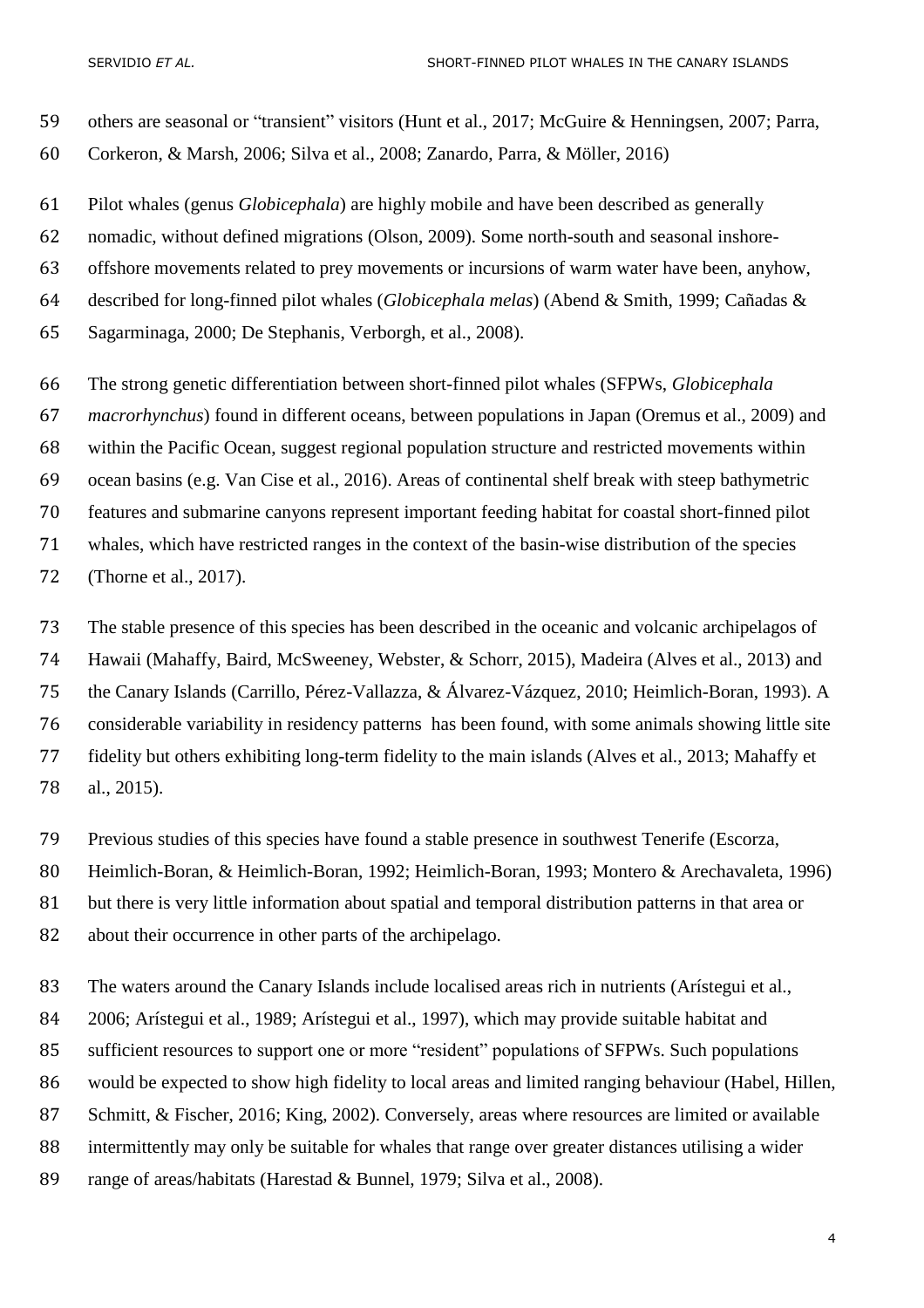SFPWs are subject to a range of pressures from human activities in the Canary Islands. Habitat degradation, deliberate and accidental discharge of pollutants into the sea, coastal development, acoustic pollution, fishing activity, whale-watching excursions, and intensification of maritime traffic are all potential threats to the conservation of this species and other cetaceans that inhabit 94 these waters year-round [\(Carrillo & Ritter, 2010\)](#page-22-9). This lack of even basic information about occurrence and distribution hampers assessment of the impact of human activities on local populations of this species and, therefore, conservation and management efforts.

 In this study we use information on the distribution, occurrence patterns, individual sighting frequencies, movements and area use of SFPWs over 13 years in the Canary Islands to investigate whether there are coastal resident populations that can be distinguished from a more oceanic population that uses the waters of the archipelago less intensively. An improved understanding of spatio-temporal movements of SFPWs among the islands and the identification of any particularly important areas will help to describe this species ecology in the archipelago leading to a better understanding of its conservation status in the context of the multiple human pressures and facilitating assessment of the need for and development of management actions.

## **2. MATERIAL AND METHODS**

#### **Study area**

 The study was conducted in the warm-temperate waters around the Canary Islands (area = 109,000  $km<sup>2</sup>$ ), an archipelago formed by seven independent volcanic islands [\(Carracedo, 2001\)](#page-22-10) and various islets, with a total coastline of 1,500 km. The archipelago is located in subtropical latitudes 27º - 30º N, on the continental rise off Cabe Juby, next to the northwest African coast, and belongs to the insular arc known as Macaronesia (Figure 1).

#### **Field procedures**

Surveys in the waters around the islands of the archipelago were conducted between 1999 and

2012. Survey transects were not systematic but were designed to cross depth contours in a zigzag

pattern to provide homogeneous coverage of the whole bathymetric range (Figure 1). A wide

variety of vessels was used, including small semi-rigid inflatable boats (survey length 41,218.5 km),

opportunistic vessels (whale-watching; survey length 4,566.6 km), sailing boats (survey length

8,064.6 km), research vessels (survey length 43,559 km). Eight ferryboats "Naviera Armas" were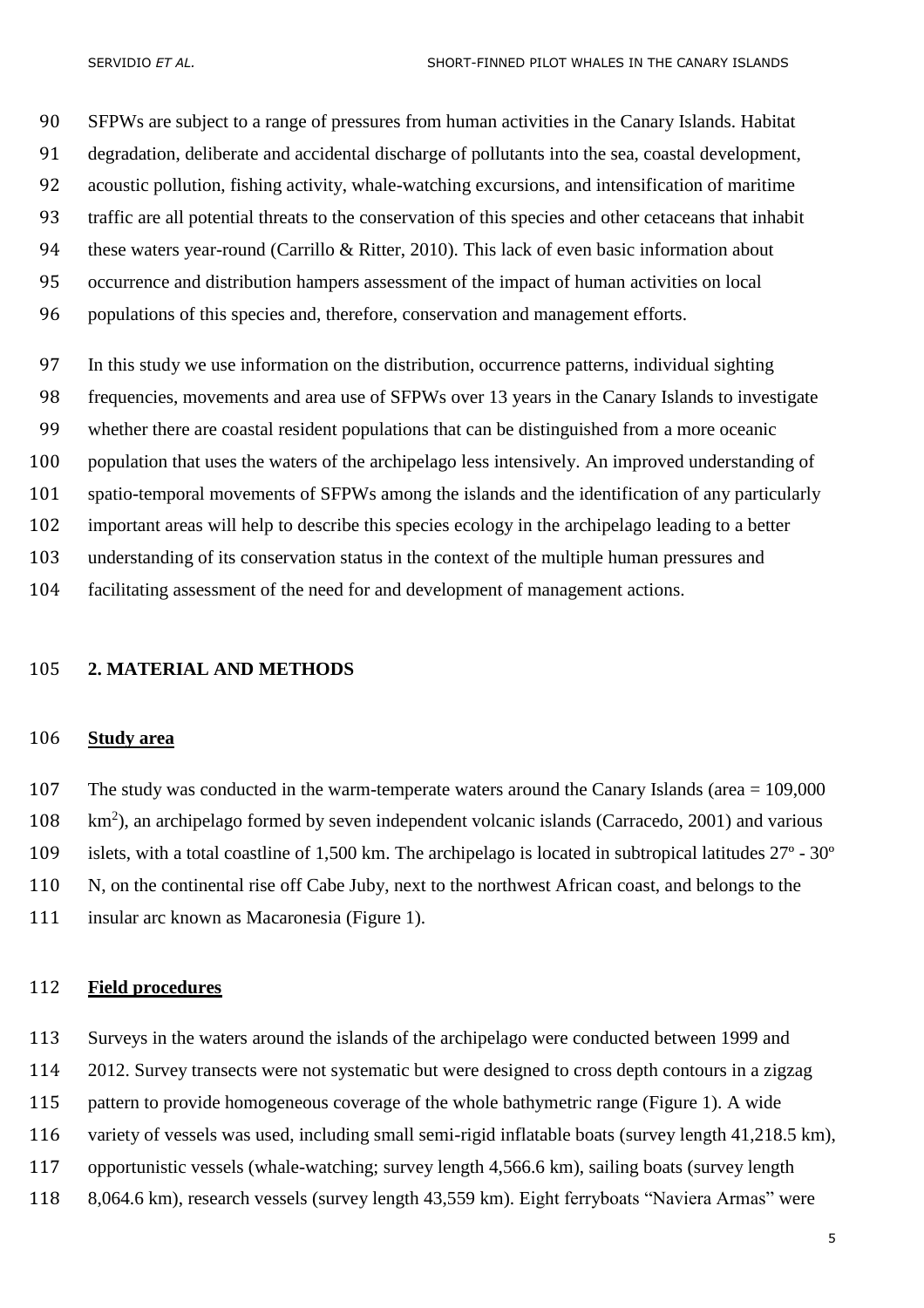- also used as opportunistic platforms (survey length 12,361.3 km) between the islands of La
- Gomera, Tenerife, Gran Canaria, and Fuerteventura (Figure 1).

 Each research platform was always provided with the minimum required set of research equipment (GPS recorder, 7x50 binoculars, digital cameras high definition video camera, hydrophone, and a 125 lb power crossbow), and had a minimum of two trained researchers. From different platform heights, depending on the vessel, two observers simultaneously scanned the horizon covering a 125 180° sector in front of the boat (90° each). When a cetacean or a group of cetaceans was detected, searching effort was suspended and data were collected from the group. A "group" was defined as a spatial aggregation of animals, within 1,000 m of each other, thatshowed similar behavioural activity and interacted with one another over timescales sufficiently short that there were few (or no) changes in group membership [\(Karczmarski, Würsig, Gailey, Larson, & Vanderlip, 2005\)](#page-24-5). For each encounter, time, GPS position, species, estimated radial distance to the detected group, and group size were recorded. On dedicated research vessels, behavioural observations and group composition were also recorded, and photo-identification and biopsy sample collection conducted.

 A photographic coverage percentage was assigned in the field, based on the estimated approximate proportion of animals photographed that were observed at sea. Only sightings where the data collection protocol was considered completed at sea were included in the group size estimation and group composition analyses. Based on the data provided by [Kasuya and Marsh](#page-24-6)  (1984) and following [Heimlich-Boran \(1993\)](#page-23-5) interpretations, age/sex classes were defined as: adult male (never found in association with a calf, with a minimum length of 4 m at maturity and a maximum length of 5.8 m), indeterminate (adult female or sub-adult male which did not have a consistent association with a specific immature animal), female (individuals with the physical characteristics of an indeterminate whale and in association with a calf for the entire duration of a sighting), juvenile (animals between 2.5 and 3 m in length, with little developed dorsal muscle); calf (whale with a length between one third and half of an indeterminate animal) neonate (calves for which it was possible to distinguish foetal marks on the body).

## **Data analysis**

## **Photo-identification**

The photographic material included both colour slides and digital images. All photographic

- sorting/matching was done visually using Adobe Bridge CS5 software. Focus, contrast, parallax,
- and relative size of dorsal fin (used for identification see below) in the picture were used to grade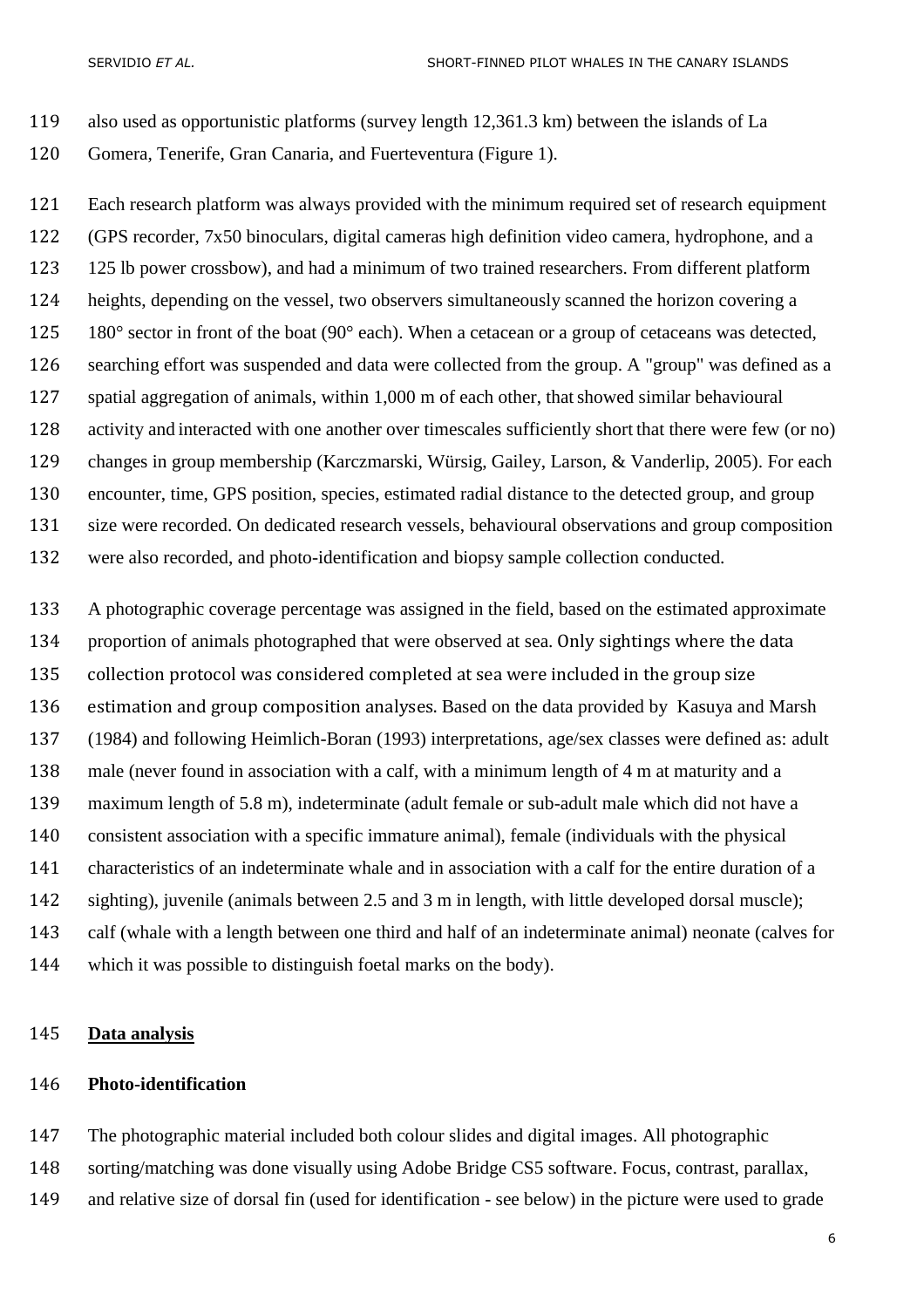picture quality [\(Arnbom, 1987;](#page-21-2) [Dufault & Whitehead, 1993,](#page-23-8) [1995\)](#page-23-9) from "poor" (1) to "excellent" (4) [\(Baird, Gorgone, et al., 2008;](#page-21-3) [Baird, Webster, et al., 2008;](#page-21-4) [McSweeney, Baird, Mahaffy,](#page-25-8)  [Webster, & Schorr, 2009\)](#page-25-8). Individual SFPWs were identified from photographs of their dorsal fins showing naturally occurring marks and notches that allowed left- and right-side photographs to be matched. Dorsal fin silhouettes and scars on the dorsal fin [\(Bernd Würsig & Thomas A. Jefferson, 1990;](#page-27-2) [Würsig & Würsig, 1977\)](#page-28-1) were used as secondary features to confirm matches and to sort

individuals without notches. All the principal matching was conducted by the same person (AS) and

an experienced researcher reviewed the final photo-identification catalogue to minimise the chance

of false-positive and false-negative matches.

 Each identified individual was classified for its overall distinctiveness based on its dorsal fin characteristics: number, size and shape of nicks, notches and scars on the leading and the trailing edge of the dorsal fin. The rating followed the ranking scale of 1 to 4, from "not distinctive" to "very distinctive" [\(Mahaffy et al., 2015\)](#page-25-6). Photo-identification catalogues with the best picture of each animal (from one or both sides) associated with each island were compiled and compared. As many features as possible were used to confirm matches and reduce the possibility of false positives [\(Scott, Wells, Irvine, & Mate, 1989;](#page-26-6) [Williams, Friedl, & Haun, 1993;](#page-27-3) [Bernd Würsig & Thomas A](#page-28-2)  [Jefferson, 1990\)](#page-28-2). The rate of mark change and mark acquisition was assessed by examining images of fins for new notches or changes in notch shape in all re-sightings of individuals. Only good quality photographs (categories 3 and 4) and well–marked animals (distinctiveness 3 and 4) were used in the residency analyses because an assumption of equal capture probability was required. Multiple photographs of the identified individuals were examined to confirm the age-sex classification. In encounters for which the group size estimate at sea was found to be smaller than the number of individuals identified, the sample size obtained by photo-analyses was used as the approximate encounter group size.

## **Occurrence patterns**

Occurrence patterns and distribution were described by considering the number of pilot whale

sightings observed and their distribution in relation to the survey location and frequency. To

account for the uneven geographical distribution of the survey effort, the study area was divided

into a grid of 160 x 61 cells in the range 27º 28' N to 29º 30' N latitude and 12º 58' W to 18º 18' W

longitude. Cell area varied between 11.89 and 12.14 square kilometres. The average encounter rate

was calculated by dividing the total number of sightings made on effort in each grid cell by the sum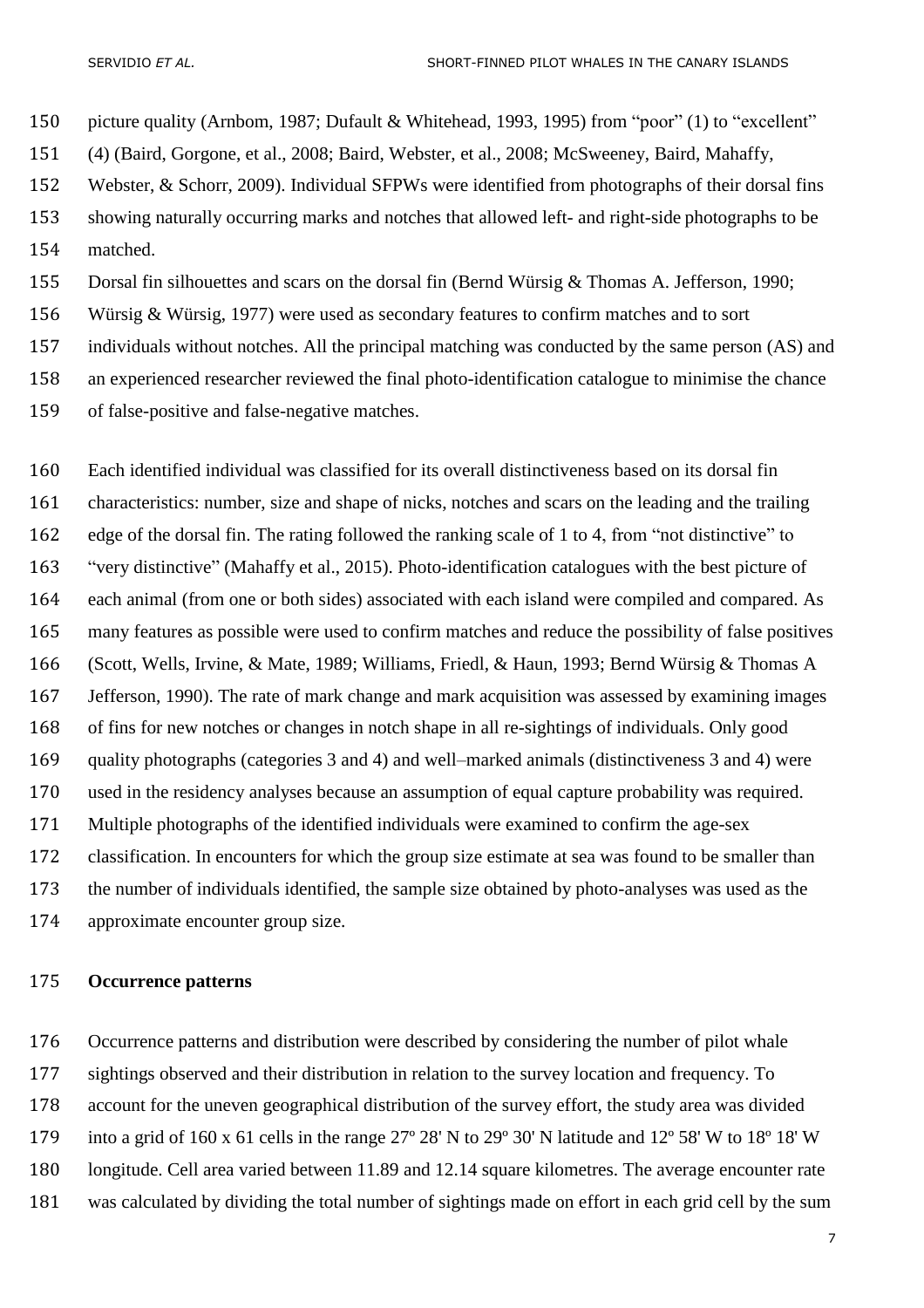of the distance in kilometres covered on effort in each cell. Cells with a total survey effort less than

1.414 km (diagonal of a 1 km<sup>2</sup>) in any given year were excluded, resulting in a set of 1,598 grid

cells used for the analyses.

 The non-parametric Mann-Whitney U test was used to check if significant differences in group size existed among islands, seasons, and type of groups (male/female and residency patterns).

## **Residency and site fidelity**

Four different residency categories were created based on individual re-sighting rates across the

whole archipelago, with sampling intervals defined by month and year: "core resident" (SFPWs

sighted at least once during each of the four different seasons of at least four different years),

"resident" (individuals seen in three or four years and at least two seasons), "occasional"

- (temporary migrant seen less frequently than "residents", but more than twice), "transient" (whales
- sighted once or twice in only one season in only one year).

## **Lagged identification rate**

 SFPWs residence rate was measured by calculating the lagged identification rate (LIR), which represents the probability that an individual identified at any particular time will be identified again in the study area *t* time units later [\(Whitehead, 2001\)](#page-27-4). LIR computation and model fitting were applied to all sightings of all animals and were carried out using the computer software SOCPROG 2.4. [\(Whitehead, 2009\)](#page-27-5) in MATLAB. Models were fitted to the data using maximum likelihood and binomial loss [\(Whitehead, 2001\)](#page-27-4), and the quasi Akaike Information Criterion (QAIC) was used to select the best-fitting model [\(Burnham & Anderson, 2003\)](#page-22-11). The analysis was conducted using a sampling period of 1 day. Jack-knife techniques with 1,000 bootstrap replications were used to calculate confidence intervals and standard errors for each model parameter. Three residency models were fitted to the residency rate data: "closed" (no changes in the individuals present in the area), "emigration/mortality" (individuals could leave the area but never return), "emigration and re-immigration" (individuals could leave and then re-enter the area; [Whitehead, 2009;](#page-27-5) [Whitehead &](#page-27-6)  [Waters, 1990; Supplementary Material Table S1\)](#page-27-6). Plots of LIR against time were produced for all identified whales in the archipelago and also focusing only on waters off Tenerife to provide indications of the temporal use of the area by individual animals. Movements between Tenerife and La Gomera waters were also analysed.

## **Ranging patterns**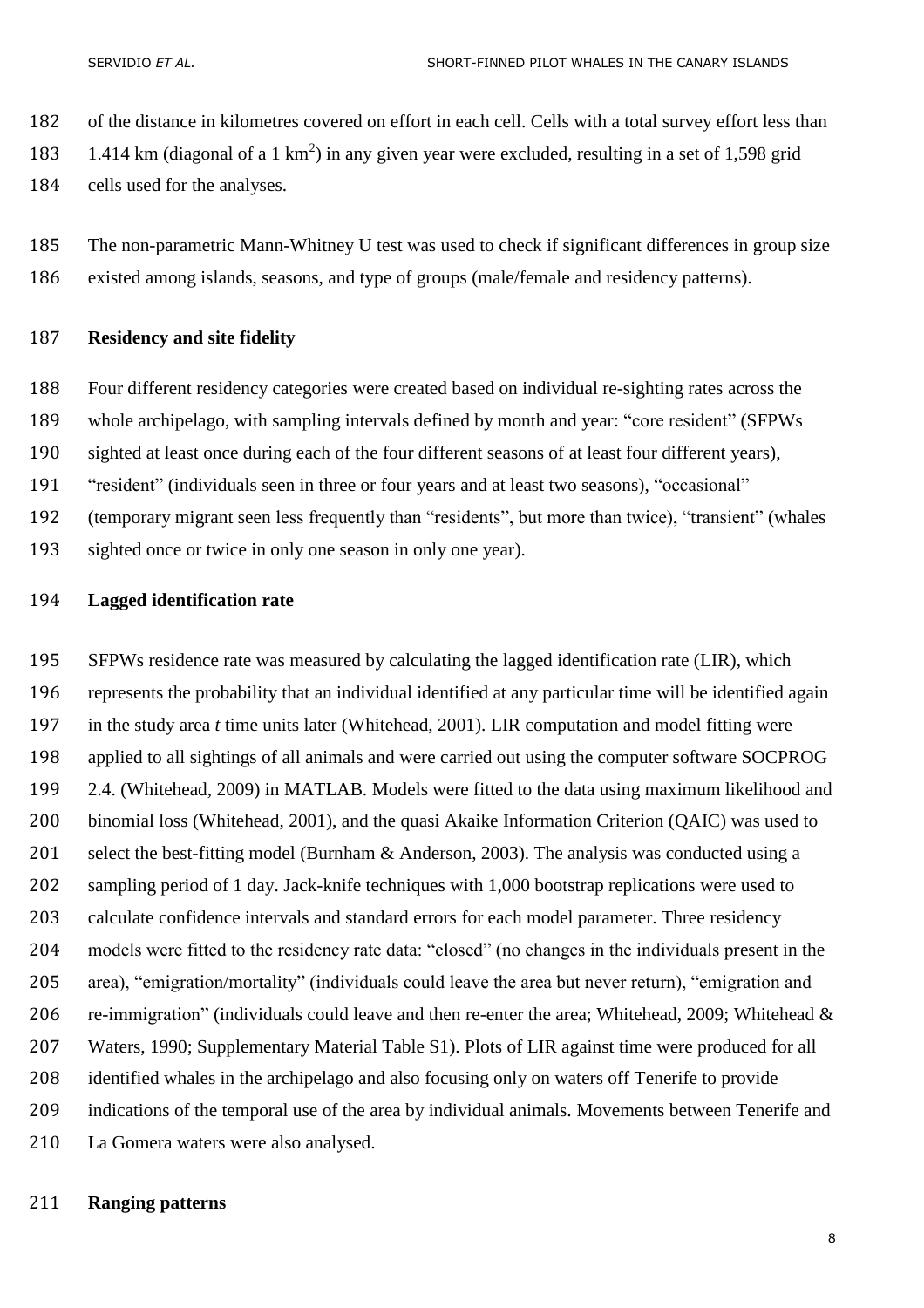- Movements represented by re-sightings of identified whales within the archipelago were
- documented. Linear distance between consecutive re-sightings of photo-identified individuals was
- measured in GIS software using the "shortest straight swim" distance.

 GIS software ArcView 3.2 with the Animal Movement extension [\(Hooge & Eichenlaub, 1997\)](#page-24-7) was used to determine the size of individual ranges and to examine individual ranging patterns. The analysis was performed using the kernel estimator [\(B. J. Worton, 1989\)](#page-27-7), a probabilistic non- parametric method that attempts to assess the animal's use distribution (UD) within an area [\(Kernohan, Gitzen, & Millspaugh, 2001\)](#page-24-8) by quantifying the likelihood of finding the animal at any particular location within its range [\(B. J. Worton, 1989\)](#page-27-7). To decide the minimum number of sightings required in the ranging analysis, bootstrap tests on Minimum Convex Polygon (MCP) range size were run and the shape of the curve relating the size of the ranging area to the number of 223 locations was inspected for each whale. Least-squares cross-validation (LSCV) was used to calculate the bandwidth value (which determines the amount of smoothing applied to the data), and 225 the harmonic mean outlier removal method [\(White & Garrott, 2012\)](#page-27-8) was applied to identify and remove outlying locations. To minimise autocorrelation [\(Swihart & Slade, 1985;](#page-26-7) [B. Worton, 1987\)](#page-27-9) multiple sightings of the same individual on the same date were eliminated from the datasets used to determine individual range size and ranging patterns. Schoener's ratio [\(Schoener, 1981\)](#page-26-8) was calculated for each individual to assess the amount of autocorrelation remaining in the data and the potential effect on the estimates of range size.

#### **3. RESULTS**

- Between January 1999 and October 2012, 1,782 day-surveys were conducted around the different
- islands of the archipelago. In total, 109,770 km were covered (10,307 hours), within which 70,620
- km were spent on effort (5,436 hours) by dedicated survey vessels (Figure 1). Searching effort over
- 235 the whole Canary archipelago did not vary significantly over years (Kruskal-Wallis test,  $H2 =$
- 236 15.985, p = 0.192) or seasons (Kruskal-Wallis test, H2 = 6.093; p = 0.107). However, the amount of
- searching effort was not evenly spread amongst different islands in terms of time, distance or area
- searched (Table 1; Figure 1). The downwind areas of Lanzarote and Fuerteventura were surveyed
- for 13 years, Tenerife and Gran Canaria for 11 years, La Gomera for 6 years and La Palma and El
- Hierro for 3 years. Searching effort covered mainly the area around the island of Gran Canaria
- (42% of the total time); the remainder was mostly spread evenly around the islands of
- Fuerteventura, Lanzarote, Tenerife and La Gomera (Table 1).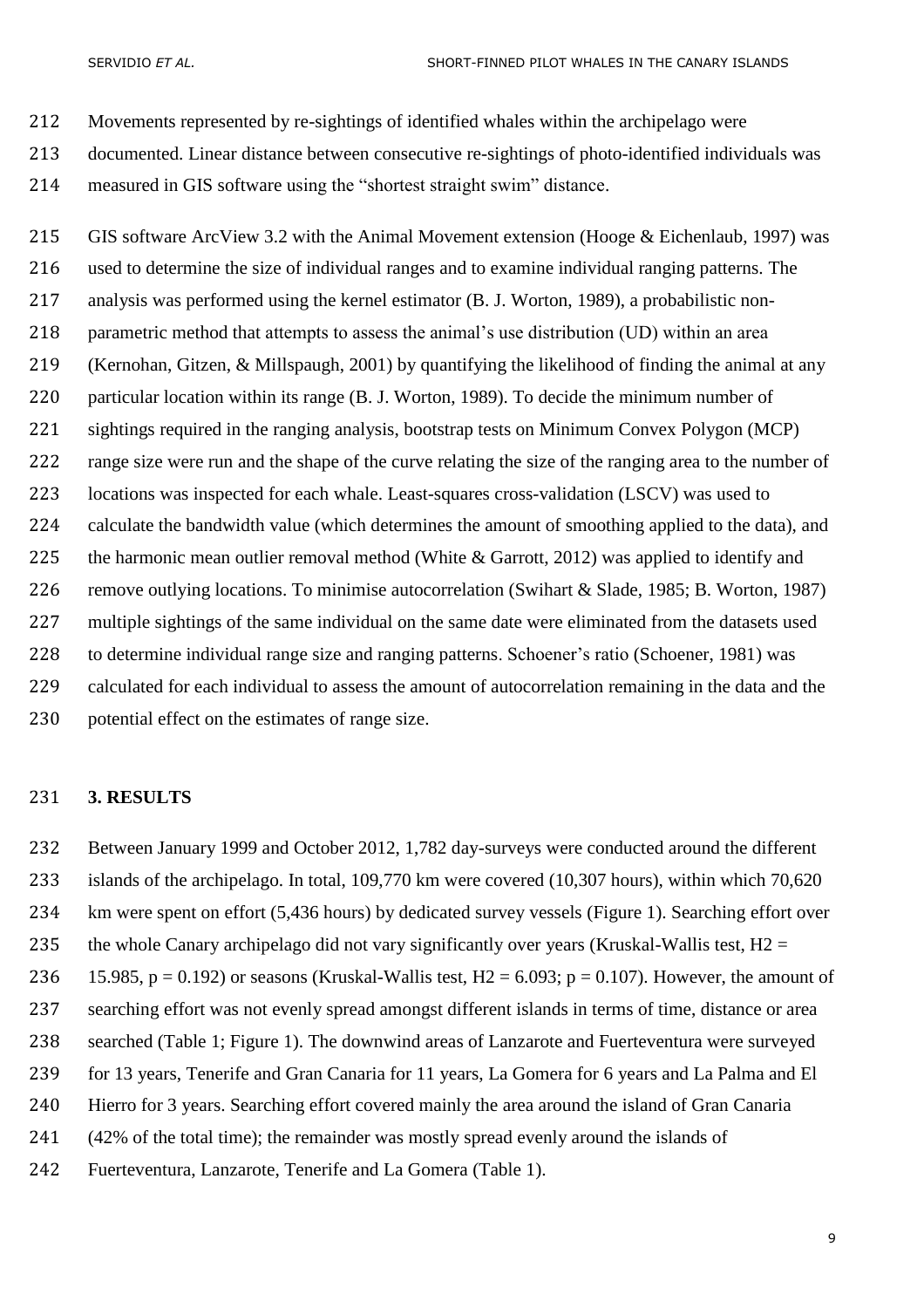243 In total, 4,242 sightings of 23 cetacean species were recorded. The SFPW was the most frequently 244 seen species, with 1,081 sightings (Figure 2, Table 1). SFPWs were encountered during every day-245 survey conducted in the waters off Tenerife, with a mean encounter rate (sightings per grid cell) of 2.16 ( $SE = 0.38$ ) sightings 100 km<sup>-1</sup> ( $n = 150$ ) surveyed (Supplementary Material Table S2). 247 Significantly fewer sightings were recorded around the other islands (Kruskal-Wallis test,  $H2 =$ 248 172.044, p < 0.001), from a mean of  $0.64 \pm 0.19$  sightings 100 km<sup>-1</sup> off La Gomera ( $n = 54$ ) to 0 off 249 El Hierro (Supplementary Material Table S2). On 167 occasions they were found associated with 250 other delphinid species, especially with *Tursiops truncatus* (147 sightings) and *Stenella frontalis* 251 (15 sightings). SFPWs were sighted in a wide range of depths, mostly between the 900 m and 1200 252 m isobaths  $(1077.5 \pm 16.9 \text{ m}, n = 621)$ , and were found in shallower waters in La Gomera compared 253 to Tenerife and Lanzarote–Fuerteventura (Mann-Whitney U test, U=7,162, p=0.006; U = 90, 254 p<0.001, respectively). The distance of sightings from the coast  $(5.76 \pm 0.14 \text{ km}, n = 625)$  varied 255 among islands, with greater distances in the eastern islands of Lanzarote-Fuerteventura and Gran 256 Canaria, compared to Tenerife (Mann-Whitney U test,  $U = 1.572$ ,  $p < 0.001$ ;  $U = 1.432$ ,  $p < 0.001$ , 257 respectively) and to La Gomera and La Palma (Mann-Whitney U test,  $U = 114$ ,  $p < 0.001$ ;  $U = 111$ , 258  $p = 0.002$ , respectively).

259 Initial behaviour recorded during the study period included all behavioural categories, which were 260 all observed year-round with no marked differences in frequency, except for socialising which was 261 observed for 77% of the time from June to October.

## 262 **Group size and composition**

- 263 Group size ranged from one to 80 individuals, with an overall mean group size of  $16 \pm 0.4$
- 264 individuals ( $n = 810$ ). Significantly larger groups were observed in La Gomera ( $19 \pm 1.5$ ) than in
- 265 Tenerife (16  $\pm$  0.5) (Mann-Whitney, U=21861.5, p=0.015), and in Gran Canaria (Mann-Whitney,
- 266 U=1022.5, p=0.013), and smaller group sizes were seen in Gran Canaria (13  $\pm$  1.3) compared to
- 267 Lanzarote-Fuerteventura (20  $\pm$  2.4; Mann-Whitney, U=443.5, p=0.033; Supplementary Material
- 268 Figure S1a). Seasonal differences in group size were detected only in Tenerife, where observed
- 269 group sizes were larger in summer and autumn than in spring (Mann-Whitney U test,  $U = 11,535$ , p
- 270 =  $0.015$ ; U = 11,631.5, p = 0.003, respectively, Supplementary Material Figure S1b). Group
- 271 composition showed that SFPWs commonly travel in groups of mixed sex and age. A high
- 272 frequency of sightings with calves and/or neonates was recorded throughout the archipelago; 82%
- 273 of the groups encountered included immature animals, with a mean per sighting of  $1.3 \pm 0.06$
- 274 neonates/calves  $(n = 803)$ . In Tenerife, where the majority of data were collected, the presence of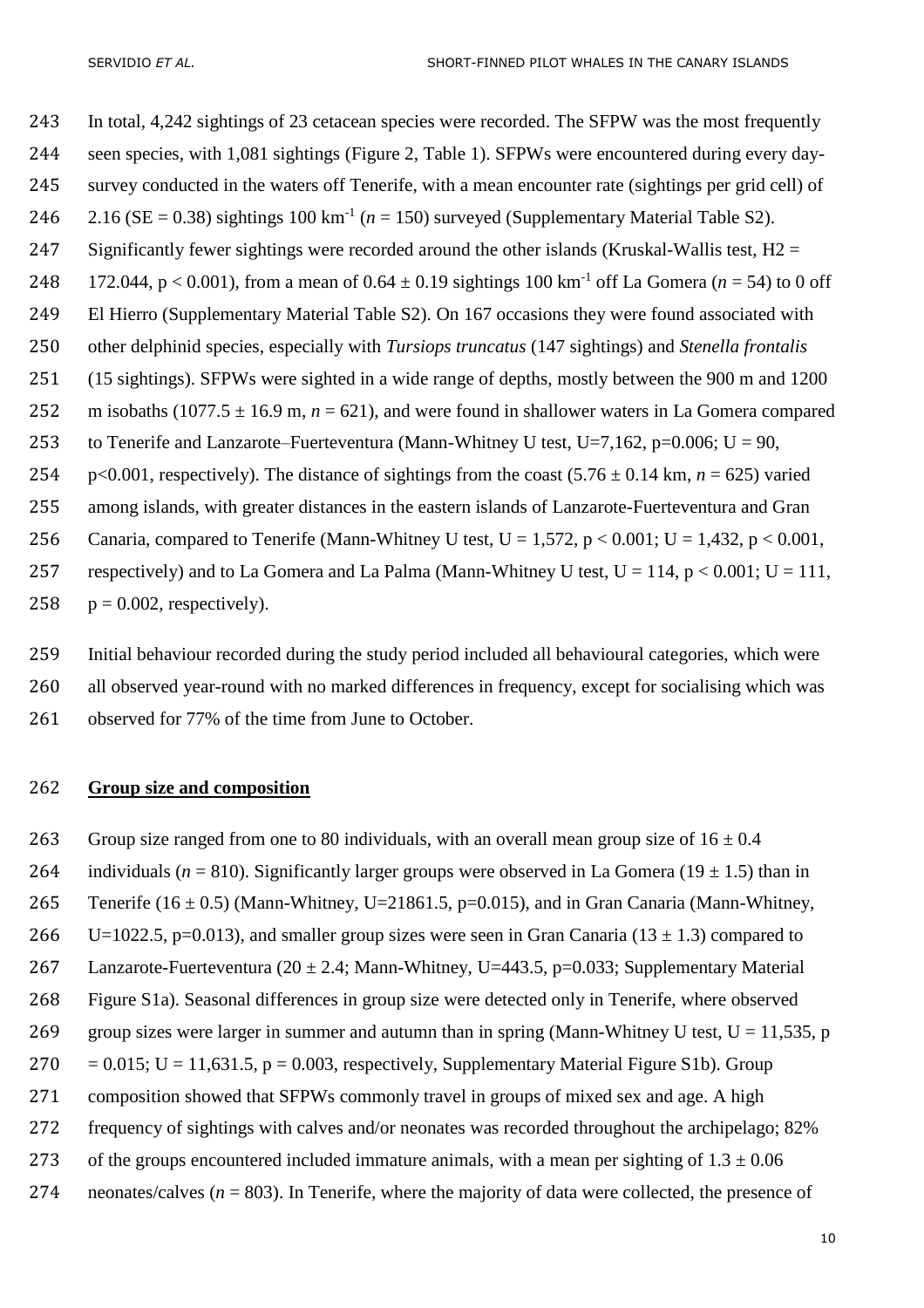- neonates was highest during the summer months (52%) followed by autumn (31%). Neonates were
- present in the same groups as presumed adult males in 58.9% of the recorded sightings. Group sizes
- 277 of sightings with only males  $(7 \pm 0.9, n = 33)$  were significantly smaller than sightings with no adult
- 278 males (19 ± 0.92,  $n = 170$ ; Mann-Whitney U test, U = 774.500, p < 0.001), and when also adult
- 279 female were present  $(17 \pm 0.7, n = 256; \text{ Mann-Whitney U test}, U = 7,118, p < 0.001;$
- 280 Supplementary Material Figure S2a). Groups with immature animals were significantly larger (19  $\pm$
- 281 0.8,  $n = 382$ ) than groups in which only mature whales  $(9 \pm 0.8, n = 33)$  were present (Mann-
- 282 Whitney U test,  $U = 26,675.5, p < 0.001$ ; Supplementary Material Figure S2b).

#### **Photo-identification**

 During the 629 encounters where photo-identification sessions were conducted, 234,350 photographs were taken, of which 190,340 were considered suitable for photo-identification analysis, based on the photographic quality criteria. The overall catalogue of all identified SFPWs in the whole archipelago contained 14,469 dorsal fin photographs belonging to 3,275 unique individuals, within which 1,310 were well-marked individuals identified from good and excellent quality pictures (Table 2). A discovery curve constructed from the overall database (Figure 3) showed continual recruitment of new individuals to the marked population throughout most of the study period (1999-2012), with a temporal plateau reached during 2008. Some levelling off was present in the discovery curve of well-marked individuals in La Gomera, although new well-marked individuals were sighted until the end of the study period in all areas (Supplementary Material Figure S3). A total of 617 (50%) well-marked individuals were seen only once, 191 (15%) twice, and 433 (35%) whales three to 36 (one animal) times (Figure 4). Re-sighting intervals ranged from 296 one day to 11.26 years ( $112 \pm 3.6$  days,  $n = 971$ ): 37.7% of the individuals were recaptured within one year, 25.3% in the following year, and 7.3% over a longer time span (four animals seen in ten years, and five in 11 years between two and seven times).

## **Distinctiveness and mark change**

Considering only the mature population, the proportion of re-captured individuals increased as the

- level of distinctiveness increased, and the mean number of times an individual was re-captured also
- increased with distinctiveness: 1.5 for non-distinctive, 2.7 for slightly distinctive, 3.1 for distinctive,
- and 3.8 for very distinctive SFPWs. In total, eighty-two mark-acquisition events or mark-changes
- were recorded for 64 individuals, but only in seven cases did they result in a change in
- distinctiveness category. The mark-change rate was estimated to be once every 3.4 to 4.2 years. The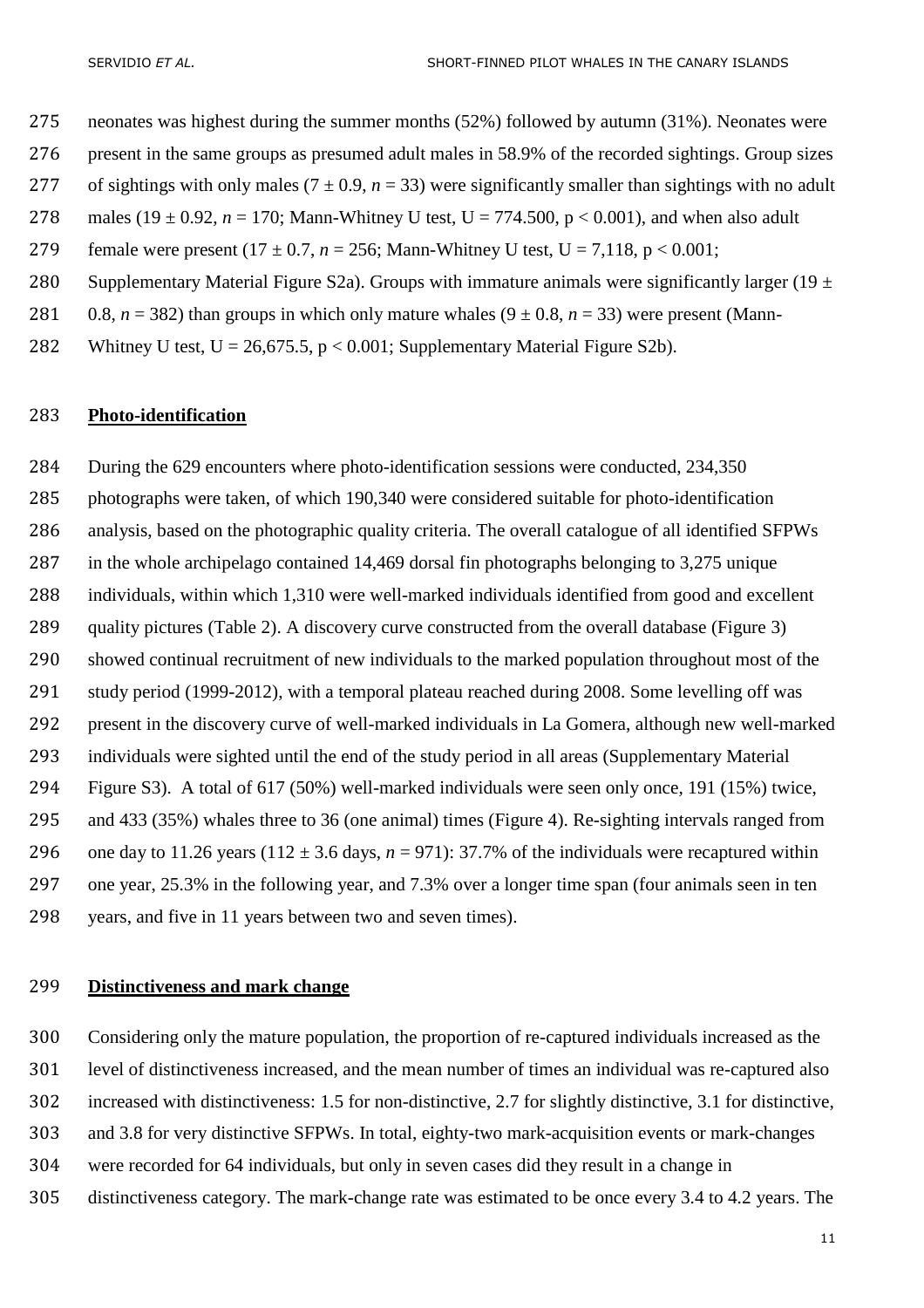- low mark-change rate, along with the long-lasting presence of scars persisting over ten years
- (Servidio 2014), allowed the effect of mark-change to be considered negligible.

## **Site fidelity and movement patterns**

 In total, 1,241 well-marked mature SFPWs were classified based on their residency pattern analysis: 255 whales (21%) were considered "residents", and 50 (4%) "core residents", mainly photo-identified in Tenerife (Table 3). Lanzarote and Fuerteventura had almost exclusively "transient" whales, ten SFPWs were recaptured between two and three times in different years in the area ("occasionals"), and only two animals were recaptured between these western islands and Gran Canaria, 11 years apart. Two hundred and eighteen whales were detected at more than one island, of which 27 were identified in Tenerife, La Gomera and Gran Canaria. The "resident" and "core resident" SFPWs in La Gomera (*n* = 102) and Gran Canaria (*n* = 35) were all, except for three animals, also seen in Tenerife, a reflection of the high number of recaptures among these three islands (Table 3 and Supplementary Material Table S3). The highest within-area rate of re- sighting was recorded in the two sub-areas off southwest Tenerife and La Gomera, where some 320 animals  $(n = 23)$  were documented as moving back and forth, with six animals showing such movements up to four times. Most of the re-captures of the animals moving between Tenerife and La Gomera (96%) and between Tenerife and Gran Canaria (60%) occurred during the warmer months of the year. All residency categories were observed throughout the year but "transient" frequencies were double during warmer months than in the rest of the year. Groups with a mixed composition of residency patterns were also encountered mostly (75%) during summer and autumn. The size of groups formed only by "core residents" and "residents" were significantly smaller (15.6  $\pm$  0.5, *n* =170) than groups containing individuals with a mix of residency patterns (22.8  $\pm$  1.9, *n* = 328 80); Mann-Whitney U test,  $U = 17,469.5$ ,  $p = 0.01$ .

 The distance between consecutive sightings of photo-identified SFPWs was mostly less than 10 km, 330 but 1% ( $n = 38$ ) of inter-sighting distances were between 100 and 170 km, illustrating extensive movements of animals within the archipelago.

- There was no sex-specific difference in the distances travelled by SFPWs (Mann-Whitney U test, U
- 333 = 537,187,  $p = 0.725$ ). However, differences were found among SFPWs of different residency
- 334 categories (Kruskal-Wallis test,  $H2 = 86.350$ ,  $p < 0.001$ ), with the exception of "occasional" and
- 335 "transient" animals that did not differ statistically (Mann-Whitney U test,  $U = 2,028.5$ ; p = 0.775).
- 336 Shorter distances were recorded for "core resident" animals  $(8.33 \pm 0.65 \text{ km}, n = 530)$ , followed by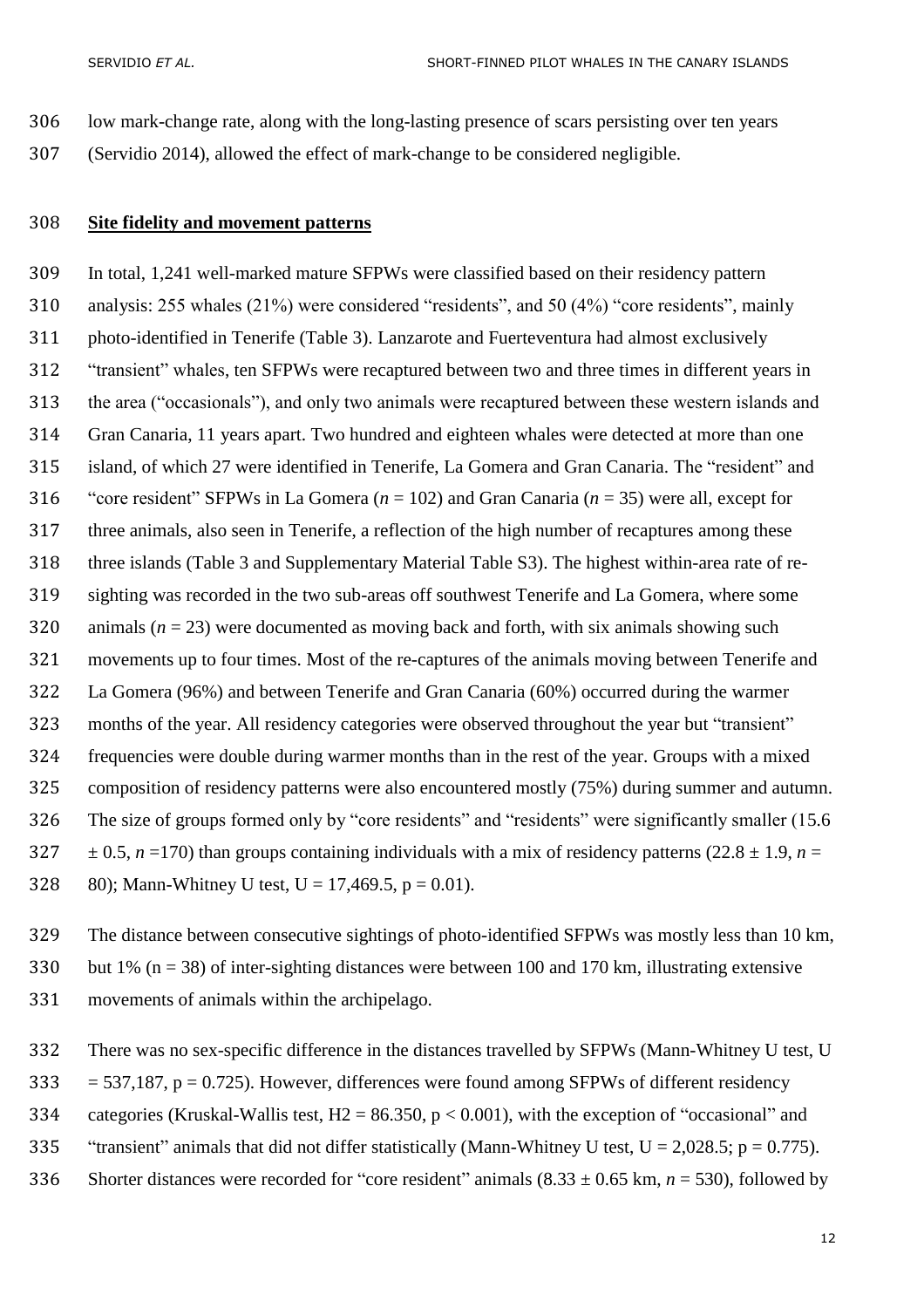337 "resident" animals  $(13.76 \pm 0.62 \text{ km}, n = 1,317)$ , and then by "transient"  $(26.11 \pm 6.01 \text{ km}, n = 43)$ and "occasional" animals (31.78 ± 2.37 km, *n* =191).

## **Lagged Identification Rates (LIR)**

The best fitting model for the LIR within the entire archipelago was the "emigration +

341 reimmigration" model (Figure 5). An estimated  $254 \pm 10$  of the 1,241 identified whales used in this

342 analysis spent an average of  $531 \pm 24$  days in the Canary Islands before leaving for an average of

343  $4,087 \pm 941$  days (Table 4), i.e. beyond the 4.5 years covered by the dataset used for the analysis.

Nevertheless, analyses indicated strong over-dispersion in the data (variance inflation factor =

4.82), so results should be interpreted with caution; in particular, the variances of the parameter

estimates were likely underestimated.

 For south-west Tenerife, the best-fitting model was "emigration/mortality" (Table 4), which estimated that 279 of the 717 identified animals had a high level of residency to the area, staying around the island for an average of 2,049 days, a time that was also beyond the 4.5 years of the study. These data were also over-dispersed (variance inflation factor = 3.67) and the results should be interpreted cautiously.

 For movements between La Gomera and Tenerife, in both directions, the best model was "fully mixed" (Table 4), which is supported by the high number of recaptures recorded between the two areas (Supplementary Material Table S3).

## **Ranging patterns**

 Based on the asymptote of the area observation curve, a minimum number of 10 sightings was determined to be an adequate sample size to estimate the size of an individual's range, resulting in a total of 193 animals being selected for this analysis. The small sample size did not allow temporal 359 changes in range size and location to be examined. The mean Schoener's ratio was  $1.54 \pm 0.03$  (Supplementary Material Table S4), which can be considered acceptable according to Kenward et al*.* (2001). The extent of temporal autocorrelation in the data was not investigated. The kernel 362 method gave a mean 95% UD area of  $355.90 \pm 39.86 \text{ km}^2$ , ranging from 46.13 to 3,673.79, and a 363 50% UD core area of  $76.95 \pm 8.62 \text{ km}^2$  (Supplementary Material Table S4). Even though great variability was found in the estimated core areas (50% UD) among animals, as shown by the high 365 standard error, 71% of all core areas overlapped in a limited area of  $57.7 \text{ km}^2$  in southwest Tenerife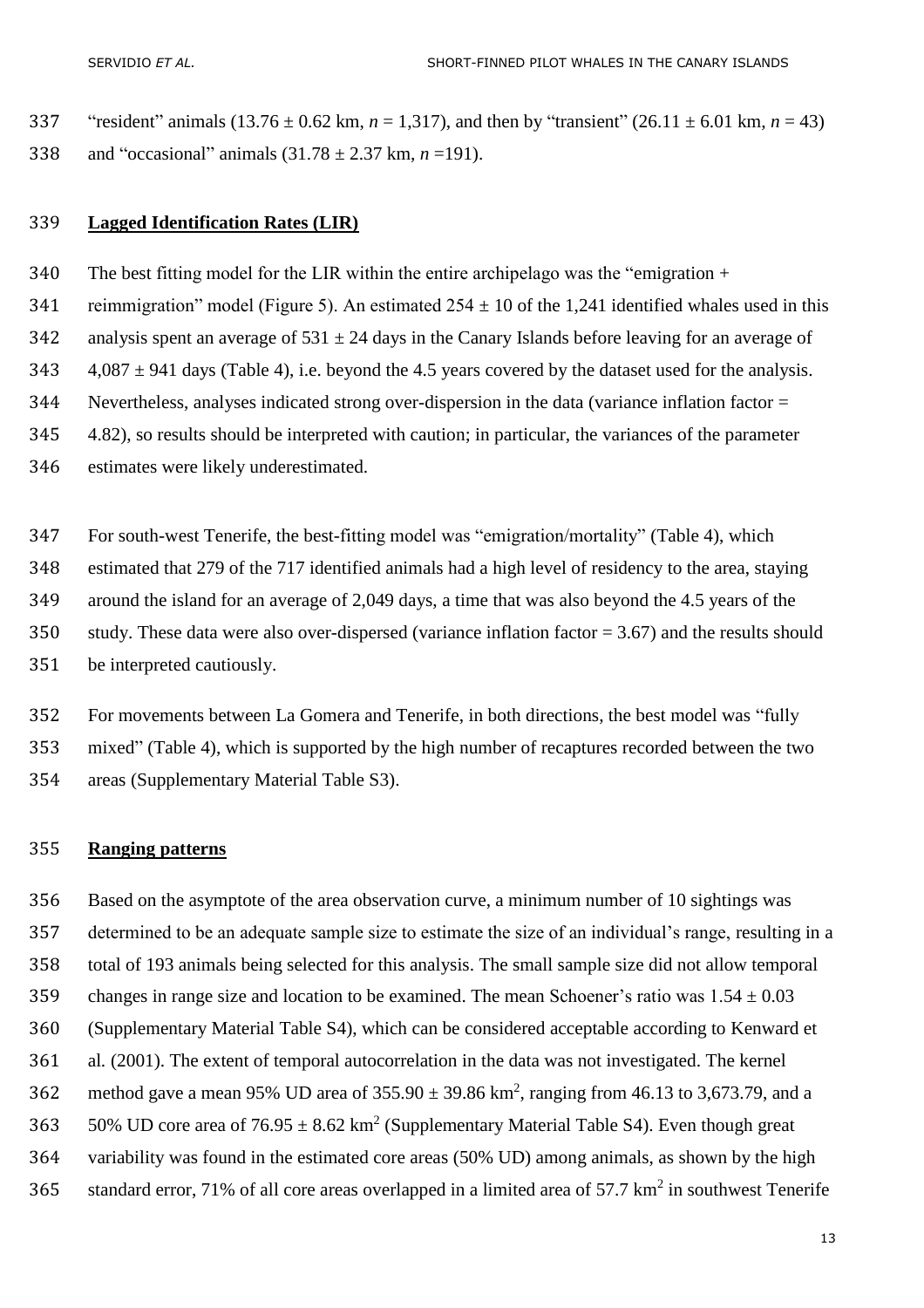and La Gomera (Figure 6a). While most of the individual ranges were limited only to southwest Tenerife (99% of the 50% UD areas and 75% of the 95% UD), the 95% UD showed multiple centres of activity between this area and the southwest areas of La Gomera (26 whales), northeast Tenerife (13 whales), and Gran Canaria (six whales), and three whales had centres of activity in three different areas Figure 6b). The most frequently seen animals seemed to share their range with "transient" animals, which were seen not only when associated with "residents" but also when in isolated groups (Figure S4). There were no significant differences in the ranges (Kernel 50% and 373 95% UD) between males and females (Mann-Whitney U test,  $U = 1,334$ ,  $p = 0.551$ ,  $N = 120$ ;  $U =$  $1,276$ ,  $p = 0.349$ ,  $N = 120$ , respectively).

## **4. DISCUSSION**

 SFPWs in the Canary Islands showed significant temporal and spatial variation in patterns of occurrence with higher encounter rates recorded during the warmer months and high variability in island-associated encounter rates. Residency patterns in the archipelago were characterized by a mixture of "residents", "transients", and "occasional" temporary migrants, in agreement with findings for other SFPW populations around oceanic islands [\(Alves et al., 2013;](#page-20-2) [Mahaffy et al.,](#page-25-6)  [2015\)](#page-25-6). "Resident" groups of whales that had ranging areas of limited size and that overlapped considerably were mostly located in southwest Tenerife and La Gomera. The majority (62%) of whales, however, were seen no more than twice and in only one season (defined as "transients").

 The inclusion of each individual SFPW in a resident or non-resident category is not definitive because categorization was based on resighting rates which are samples and may therefore change with additional data. However, the "transient" and "temporary migrant" categories that are based on few resightings are most susceptible to this; animals currently categorised as resident are unlikely to change category with additional data.

 It is not known whether some animals occurring in the study area are part of a population that uses or moves through it only at certain times. Animals sighted only once could be "transients" passing through the archipelago, have ranges that barely overlap the study area, be behaviourally less likely to be captured, have died or permanently emigrated or simply not have been re-sighted during the study period in the area (Alves et al., 2013). The high percentage of "transients" recorded might 394 also be a consequence of the large size of the study site  $(109,000 \text{ km}^2)$  that did not allow the whole area to be completely and homogeneously covered. Most of the northern windward areas of the islands were excluded, and most of the effort was concentrated in southern coastal leeward waters.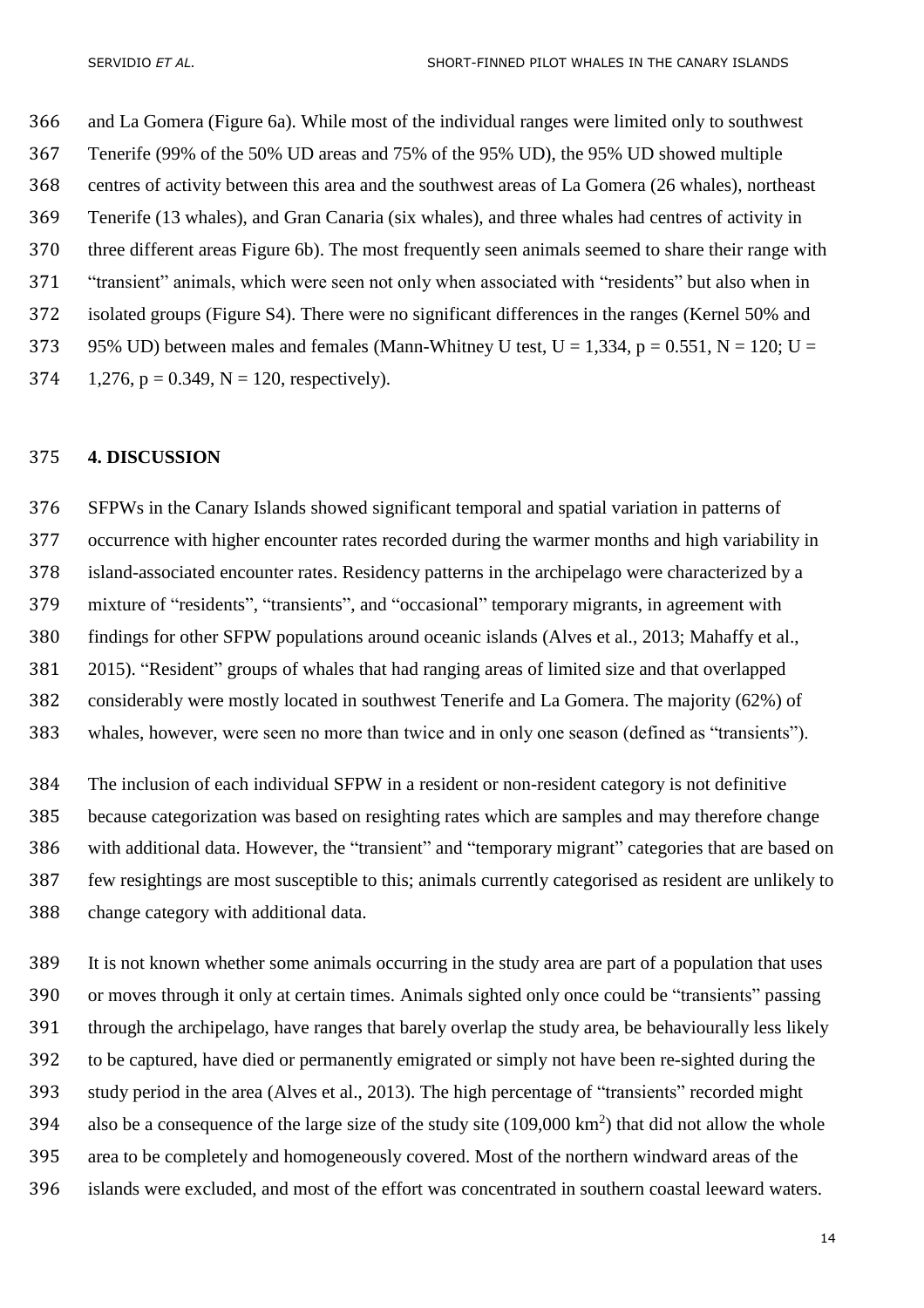This might have resulted in the failure to detect some high use areas, either extensions to identified areas or new areas.

 Extending the study area to the northern windward areas might result in capturing new previously uncaptured whales, possibly lower the number of whales classified as "transients" and extend the

resident distribution. However, long-distance movements for this species should be expected

[\(Aguilar Soto et al., 2008;](#page-20-4) [Sakai et al., 2011;](#page-26-9) [Servidio, 2014\)](#page-26-10), so the size of the study area alone is

unlikely to account for the large number of transient whales identified during the study. Indeed, the

individuals recaptured between Madeira and the Canary Islands 590.3 km apart [\(Servidio, 2014\)](#page-26-10)

appears not to be an isolated event [\(Alves et al., 2019\)](#page-20-5)

The factors that influence residency patterns of pilot whales and their movements among the islands

and archipelagos are poorly understood. They may not be determined by a single factor but instead

could be a result of the combination of several and simultaneous variables [\(McLoughlin &](#page-25-9) 

[Ferguson, 2000\)](#page-25-9), such as the availability and distribution of resources (food, mates, and shelter; e.g.

[Abend & Smith, 1999;](#page-20-1) [Alves et al., 2013;](#page-20-2) [De Stephanis, García-Tíscar, et al., 2008\)](#page-22-12).

 Oceanic islands can be considered generators of biological patchiness [\(Barton et al., 2000\)](#page-21-5). This and the highly dynamic oceanic ecosystem, in contrast to more productive coastal and inshore areas [\(Arístegui et al., 2006;](#page-20-3) [Barton et al., 1998\)](#page-21-6), might be responsible for attracting SFPWs from neighbouring ocean regions to the Canary Islands to use the area as a foraging ground on a temporary basis. Conversely, they may also force whales either to travel between familiar and already established feeding sites or to explore larger areas and to venture outside their typical range in search of new food patches, leading to between-island and more pelagic movements. At the same time, the presence of this species year-round, with individuals characterised by a high fidelity to the Canary Islands, indicates that some parts of the archipelago might also offer enough resources to

hold a resident population of SFPW.

In the western part of the archipelago, the islands offer protection from the prevailing currents,

whilst the effect of the anticyclonic gyre, the upwelling filaments and the general pattern of ocean

currents increase nutrients and promote organism retention and thus potentially increase the base of

424 the food web supporting increased biodiversity quite close to the coast [\(Arístegui et al., 2006;](#page-20-3)

[Arístegui et al., 1989;](#page-21-0) [Arístegui et al., 1997;](#page-21-1) [Hernández-León, Gomez, & Arístegui, 2007\)](#page-24-9). These

deep, productive, and sheltered waters close to the coast thus make these areas especially suitable

for raising calves and feeding able to support "resident" insular populations but also visiting

"transients". Many movements of the "resident" animals seen in Tenerife were also observed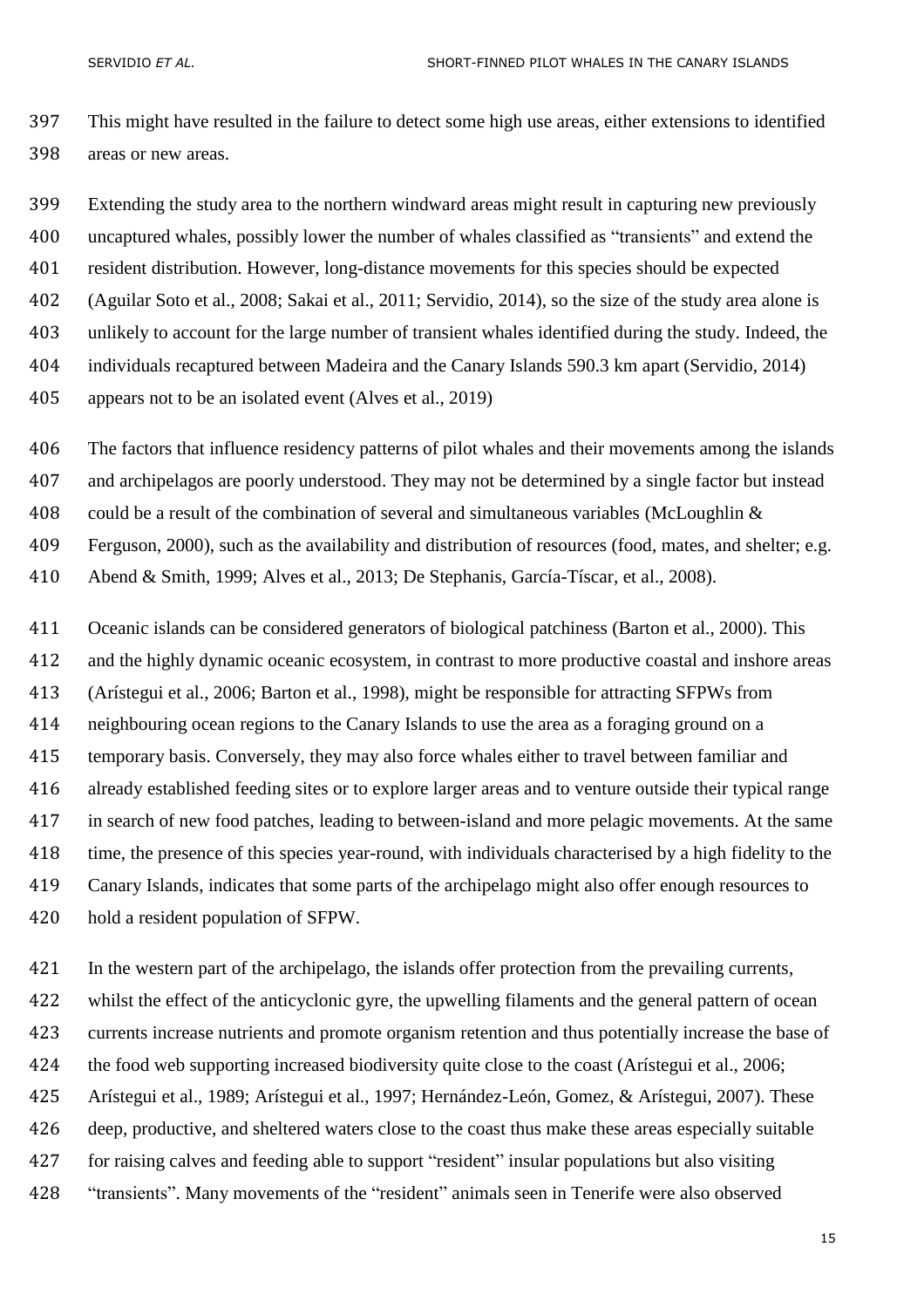outside their estimated core ranges, with multiple inter-island movements to and from La Gomera and, in some cases, Gran Canaria. Whales were observed to travel repeatedly back and forth between these areas, indicating that these movements were likely ranging rather than dispersal.

 The eastern islands, conversely, which were visited almost exclusively by "transient" SFPWs in large groups, are characterised by wider continental shelves, unsheltered waters generally open to the effects of the main northerly currents and several mesoscale physical features. It can be speculated that these habitats, including Lanzarote and Fuerteventura, may provide only temporary or less abundant or available prey resources that cannot support resident populations and may therefore be visited infrequently.

 Different ecological requirements may be responsible for differences in habitat use and for the development of different diving and feeding strategies [\(Aguilar Soto et al., 2008;](#page-20-4) [Baird, Borsani,](#page-21-7)  [Hanson, & Tyack, 2002;](#page-21-7) [Baird et al., 2006;](#page-21-8) [Watwood, Miller, Johnson, Madsen, & Tyack, 2006\)](#page-27-10). Species that are members of the same ecological guild with similar diets may use particular resources in different ways or, more generally, exploit more or fewer resource types, by having a wide or narrow niche range, respectively (generalists or specialists) [\(Whitehead, 2003\)](#page-27-11), thereby avoiding competition for resources. Niche separation and geographic segregation have been proposed in beaked whale species with similar dietary preferences [\(MacLeod, Santos, & Pierce,](#page-24-10)  [2003\)](#page-24-10). Differences in foraging tactics and therefore in targeted resources at depth have been hypothesised as explaining the spatial segregation of the resident populations of short-finned pilot whales in Tenerife and Blainville's beaked whales in El Hierro [\(Aguilar de Soto, 2006a\)](#page-20-6). SFPWs seem to feed on prey with more muscle mass rather than on less mobile prey with lower individual caloric value, as do beaked whales [\(Aguilar de Soto, 2006b\)](#page-20-7). In Tenerife, although there is a high cetacean biodiversity in terms of the number of species found, species other than SFPWs occur only occasionally or in confined areas [\(Carrillo et al., 2010; SECAC, unpubl data\)](#page-22-8) with almost no overlap with the core range of SFPWs.

 Ranging behaviour is believed to influence cetacean social structure by limiting the number of potential interactions of each individual to those animals that share analogous ranges [\(Lusseau et](#page-24-11)  [al., 2006\)](#page-24-11). Even though southwest Tenerife represents the area of greatest usage for all the most frequently seen SFPW in the Canary Islands, the "residents" were here often observed (32% of the sightings) interacting with "occasional" and "transient" individuals, which suggests that they might be sharing extensive areas of their ranges.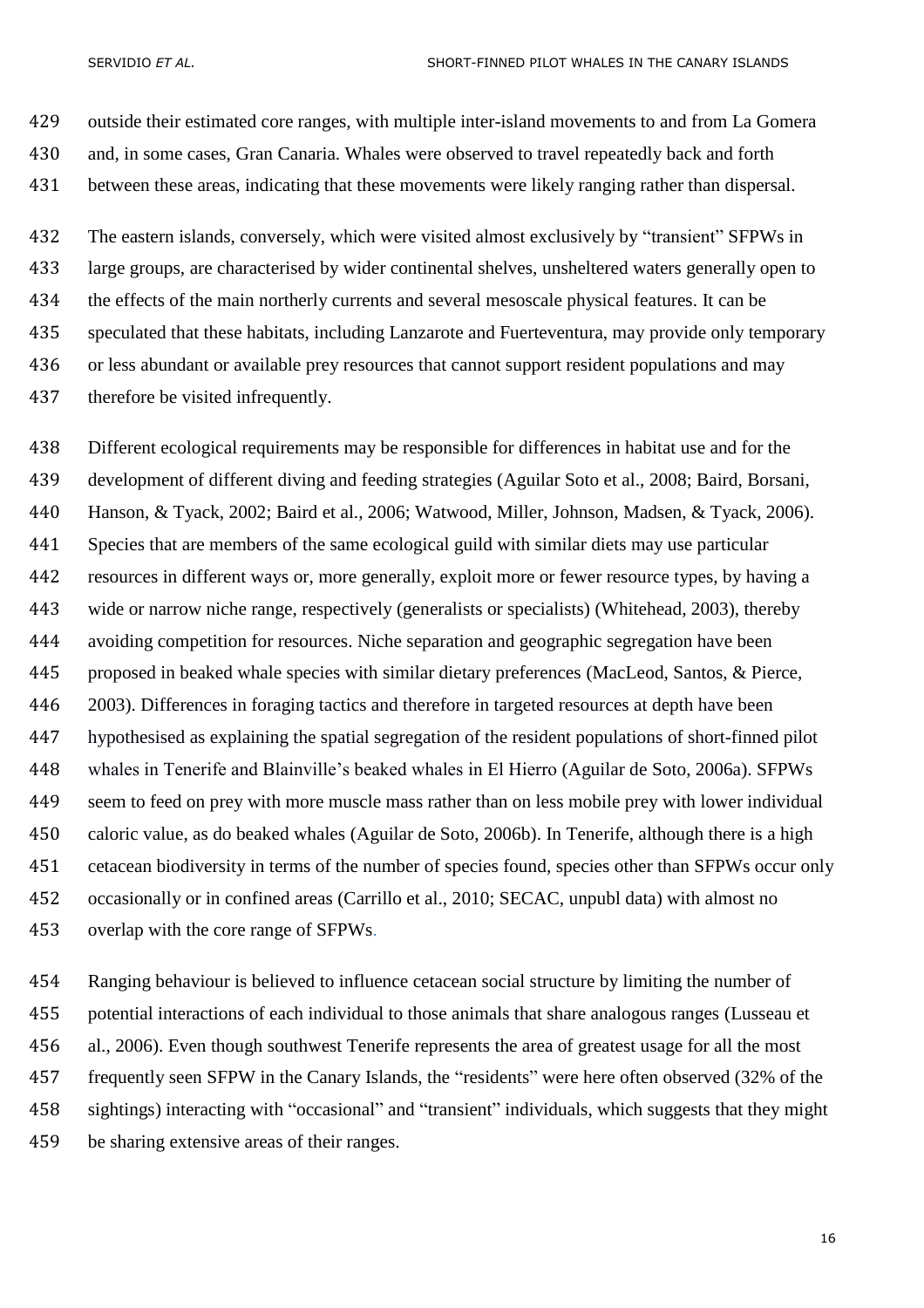SFPW social structure is believed to be characterised by long term, stable social bonds [\(Alves et al.,](#page-20-2)  [2013;](#page-20-2) [Mahaffy et al., 2015\)](#page-25-6). The similarity in ranging patterns of individuals within the resident groups and their multiple interactions may indicate that these individuals comprise a social community (individuals with long-term site fidelity, nearly all in association with each other; [Urian,](#page-26-11)  [Hofmann, Wells, & Read, 2009;](#page-26-11) [Whitehead, 2008\)](#page-27-12), but the hypothesis that the common ranges simply result from aggregative behaviour as a response to higher prey availability cannot be ruled out. Although it is impossible to determine if breeding actually takes place during these encounters in the southwest Tenerife, resident SFPWs do not seem to constitute a closed and isolated unit, because they often interact with other animals and share extensive areas of their ranges with non- resident whales. Rather, it seems more likely that there is genetic interchange among whales with different group residency patterns preventing genetic divergence of geographic-based populations, in accordance with results found in Madeira [\(Alves et al., 2013\)](#page-20-2).

 Seasonal fluctuation of group size has been described for both short- and long-finned pilot whales [\(Alves et al., 2013;](#page-20-2) [Cañadas & Sagarminaga, 2000;](#page-22-7) [De Stephanis, Verborgh, et al., 2008;](#page-23-4) [Felleman,](#page-23-10)  [Heimlich-Boran, & Osborne, 1991\)](#page-23-10), and can be related to breeding behaviour, with sub-groups regrouping to mate [\(De Stephanis, Verborgh, et al., 2008\)](#page-23-4). [Carrillo et al. \(2010\)](#page-22-8) identified Tenerife as an important calving ground for the SFPW, based on the year-round presence of neonates in the area, with a higher frequency between June and October. The seasons when larger group sizes were detected correspond to mating seasons observed in Tenerife by [Heimlich-Boran \(1993\).](#page-23-5) In this study, in Tenerife a higher frequency of neonates in groups (83%) was recorded during summer and autumn. The gestation period has been estimated for this species to last 14.9 months [\(Kasuya &](#page-24-6)  [Marsh, 1984\)](#page-24-6), so breeding likely occurs mostly during the warmer months, when a high proportion of "transient" and "occasional" whales enter the archipelago and mix with the resident population, forming larger groups of adults of both sexes. Although sex differentiation in this study was based only on qualitative assessment and not supported by genetic studies, observations showed no evidence that sex influenced movement patterns or core range size. In most cases, mixed sex groups, including groups with calves, travelled the greatest distances between the islands providing opportunities for animals associated with different islands to mix (at least among Tenerife, La Gomera and Gran Canaria). Thus, males would have ready access to potential mates and this may explain the lack of evidence for males moving more than females.

 The southwestern waters of Tenerife, where most of the resident individuals spend most of their time and which results indicate are important for feeding and calving, is also the area with the greatest exposure to human activities that pose a potential risk to SFPWs.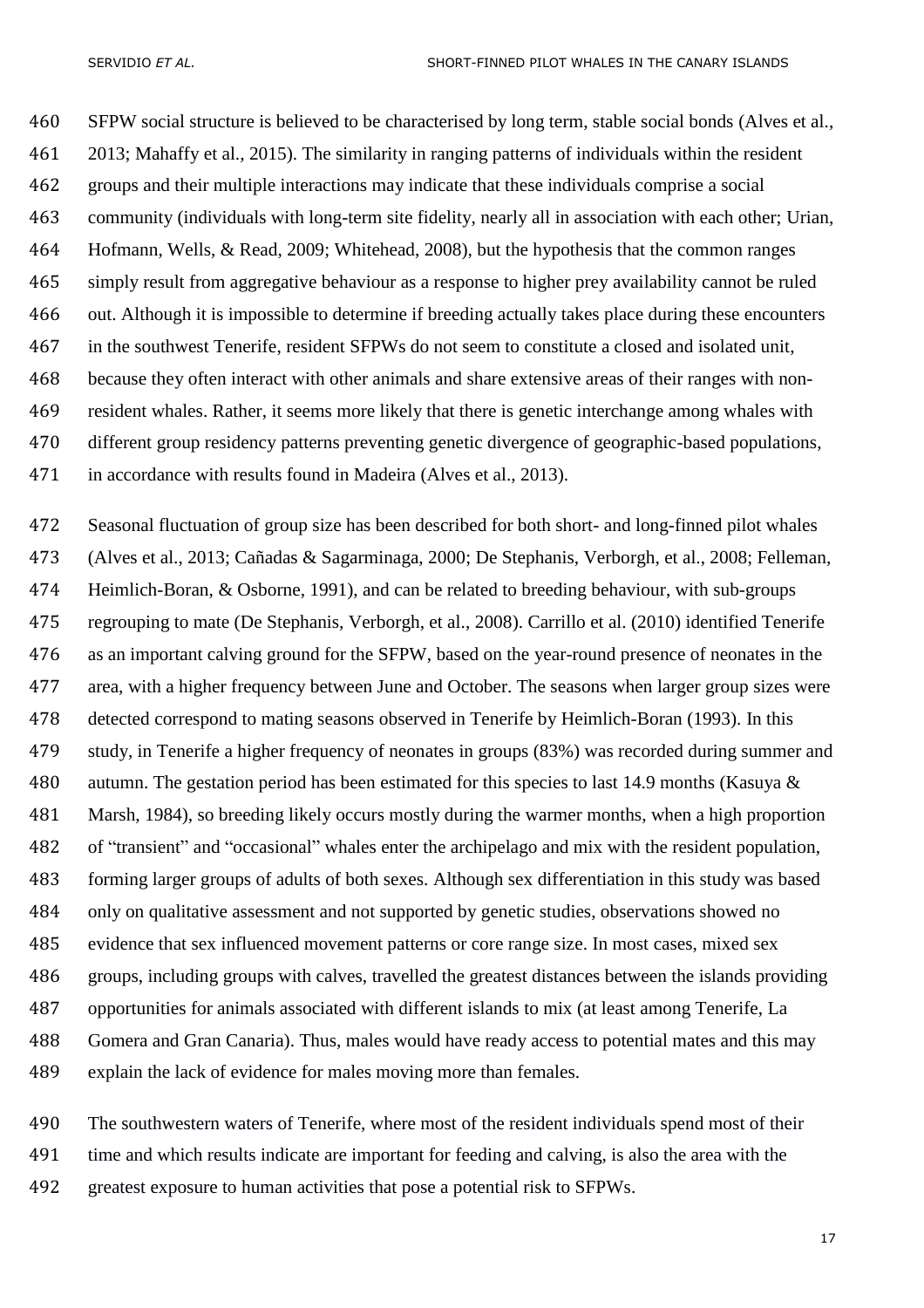As a result of its climatic and oceanographic characteristics, with warm temperatures and calm and productive waters year-round [\(Arístegui et al., 1994;](#page-21-9) [Barton et al., 2000\)](#page-21-5), the southwestern coast of Tenerife has become a highly developed urban area. Large-scale coastal developments, a growing number of marinas and other coastal infrastructure have been direct consequences of the steadily increasing tourism to this area. Moreover, the majority of the artisanal fisheries of the island operates in the same waters as recreational activities and where boat and ferry traffic are concentrated. The high predictability of observing SFPW in this area has led to this species becoming the main target of a prospering whale-watching industry [\(in 2008, there were 37 vessels licensed, 625,000 visitors,](#page-23-11)  [generating 19.8 million euro of direct gross income; Elejabeita & Urquiola, 2009\)](#page-23-11). It is also one of the species most affected by ship-strikes [\(Arbelo, 2007;](#page-20-8) [Carrillo & Ritter, 2010;](#page-22-9) [De Stephanis &](#page-23-12)  [Urquiola, 2006\)](#page-23-12), making the SFPW the species under most pressure from anthropogenic activity in the archipelago. The importance of southwestern Tenerife waters for resident SFPWs combined with the multiple and high pressure human activities there, makes this a priority area for conservation assessment. The social structure of this population and how this may affect its vulnerability is the subject of another study (Servidio et al, in prep), which will also provide important information for management bodies to take into account when considering mitigation strategies.

 More widely, the new information presented here can be used to support a more complete assessment of the status of short-finned pilot whale population(s) throughout the entire Canary Islands archipelago. Specifically, this study has established the first and necessary scientific basis required for this species for criterion D1C4 (Range and Distribution pattern) established by OSPAR [\(OSPAR, 2011\)](#page-25-10) to design and implement an Action Plan with the aim of contributing to Good Environmental Status (GES) of the marine habitat by 2020, as required by the Marine Strategy Framework Directive (MSFD –Directive 2008/56/EC). In this context, the MISTIC SEAS I and II projects (11.0661/2015/712629/SUB/ENV.C2 and 11.0661/2017/750679/SUB/ENV.C2), initiated in 2015 in the Macaronesia Northeast Atlantic sub-region, had the objective to establish a common roadmap to monitor the status of marine mammals, sea turtles, and seabirds and to obtain baseline information for better coordination and implementation of the MSFD. In the Canary Islands the short-finned pilot whales of Tenerife and La Gomera were treated as a management unit (animals of a particular species in a geographical area to which management of human activities is applied) within the archipelago, and were considered a very good potential indicator of GES because of the long and comprehensive data series generated by this study. As a result of the new information on the spatial and temporal distribution of "transients" and island-associated animals highlighted by this study, two Management Units for short-finned pilot whales were identified in the Canary Islands, namely: I – all short-finned pilot whales using coastal waters of the Canary archipelago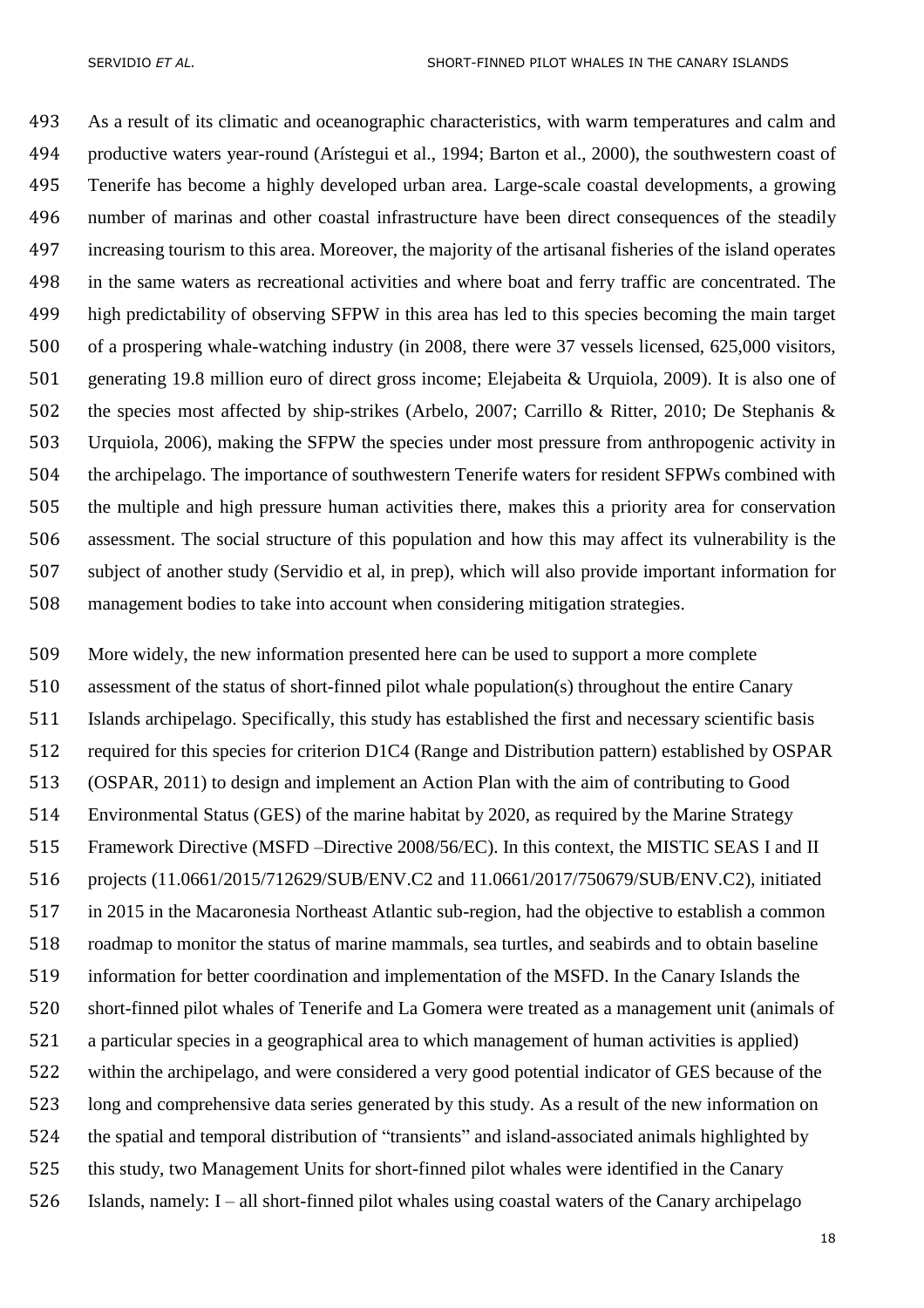(transients, occasional visitors and island-associated animals); II – island-associated animals of Tenerife and La Gomera. Thus, it will be possible to monitor the range and distribution of transients using the area as well as island-associated animals, possibly better focus and differentiate pressures impacting the two MUs, and understand the contribution of local factors as drivers of changes in site fidelity.

 We conclude that different populations of pilot whales seem to be simultaneously present in the Canary Islands. There is a SFPW resident population with a strong site-fidelity to multiple core areas that are characterised by sufficient resources to support its year-round presence. Conversely, there are "transient" animals which, probably driven by inter- and intraspecific competition may travel long distances and may use the archipelago as part of a larger range, within which areas are used temporarily for resting-mating-feeding. The resident population does not seem to be isolated; rather "resident" individuals share ranges and come into contact with other animals from within and outside the archipelago.

 Further studies supported by genetic analysis and telemetry studies are needed to verify the differences (genetic and behavioural) among individuals with different residency patterns in the Canary Islands. This additional information would strengthen the scientific basis for conservation assessments of SFPWs and allow any management actions to be most effectively focussed.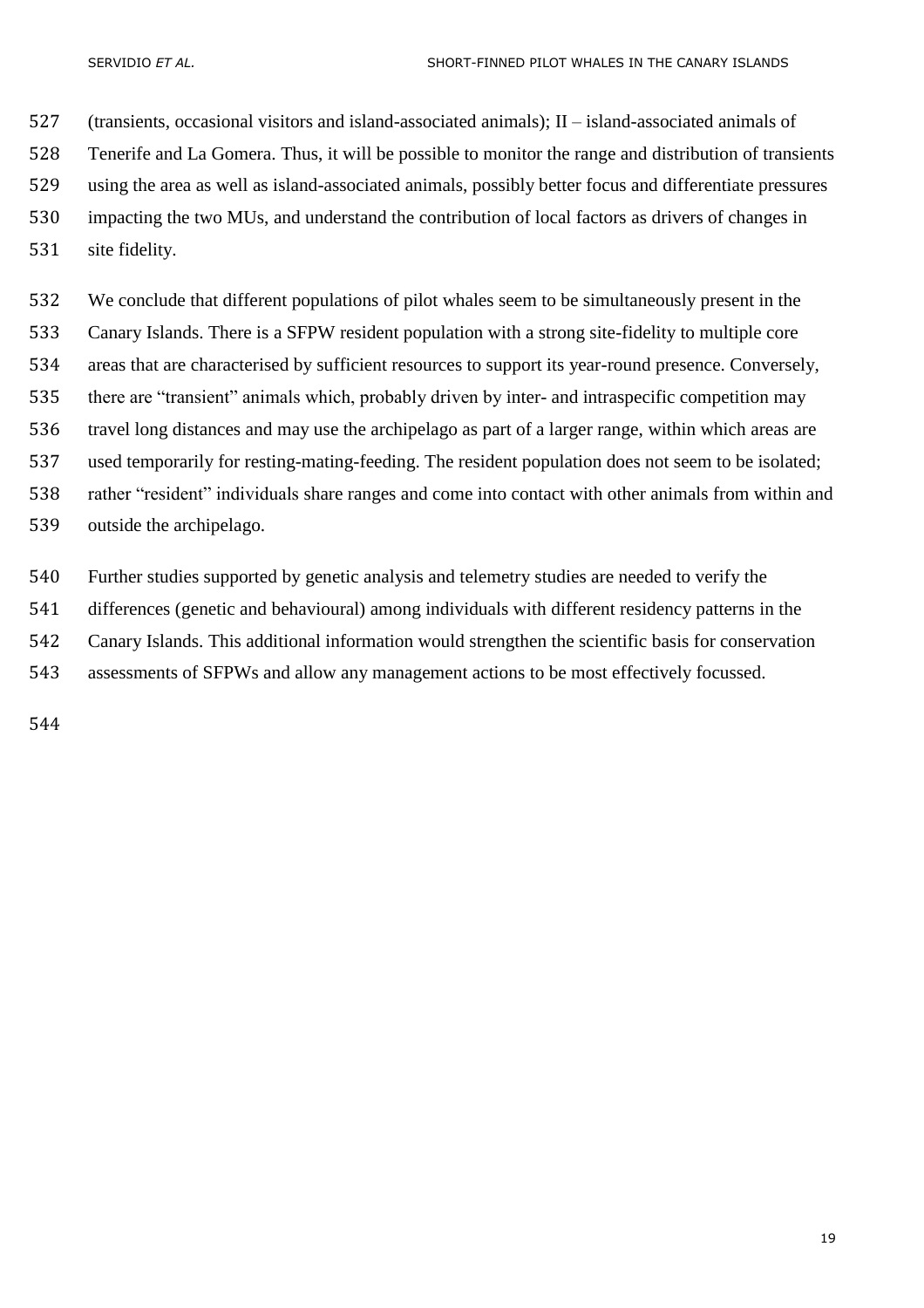## **COMPLIANCE WITH ETHICAL STANDARDS**

**Conflict of interest:** The authors declare they have no conflict of interest.

**Ethical approval:** All applicable international, national, and/or institutional guidelines for the care

- and use of animals were followed and all necessary approvals were obtained. The official research
- permission was given by the Ministry of Agriculture, Food and Environment.

## **ACKNOWLEDGEMENTS:**

- For helpful comments and suggestions, we thank Silvana Neves, Erika Urquiola, Antonio
- Fernández, Manuel Arbelo, Ricardo Antunes, Luis Freitas, Filipe Alves, Renaud de Stephanis and
- two anonymous reviewers. Thanks to Nuria Varo, Cristina Lorenzo, Rocío Díaz Bacallado,
- Mercedes Reyes, María del Mar Cañados, Marisa Tejedor, Leire Ruiz, Sonía García, Saioa
- Talavera, Bernd Braderlau, Silvia Hildebrant, Arquímedes Bermúdez, María Ovando, and José
- Antonio Vázquez for their field work assistance. We are also grateful to all the volunteers who
- helped us. The field work was conducted by SECAC and was co-funded by the Canary Government
- (Consejería de Política Territorial, Sostenibilidad y Seguridad), the Spanish Government
- (Fundación Biodiversidad and Ministerio de Medio Ambiente, Medio Rural y Marino), Fundación
- La Caixa, and by a number of international projects funded by EU programmes MACETUS
- (FEDER/INTERREG III-B MAC/4.2/M10), EMECETUS (FEDER/INTERREG III-B
- 05/MAC/4.2/M10), LIFE (LIFE03NAT0062), INDEMARES LIFE+ (LIFE07/NAT/E/00732).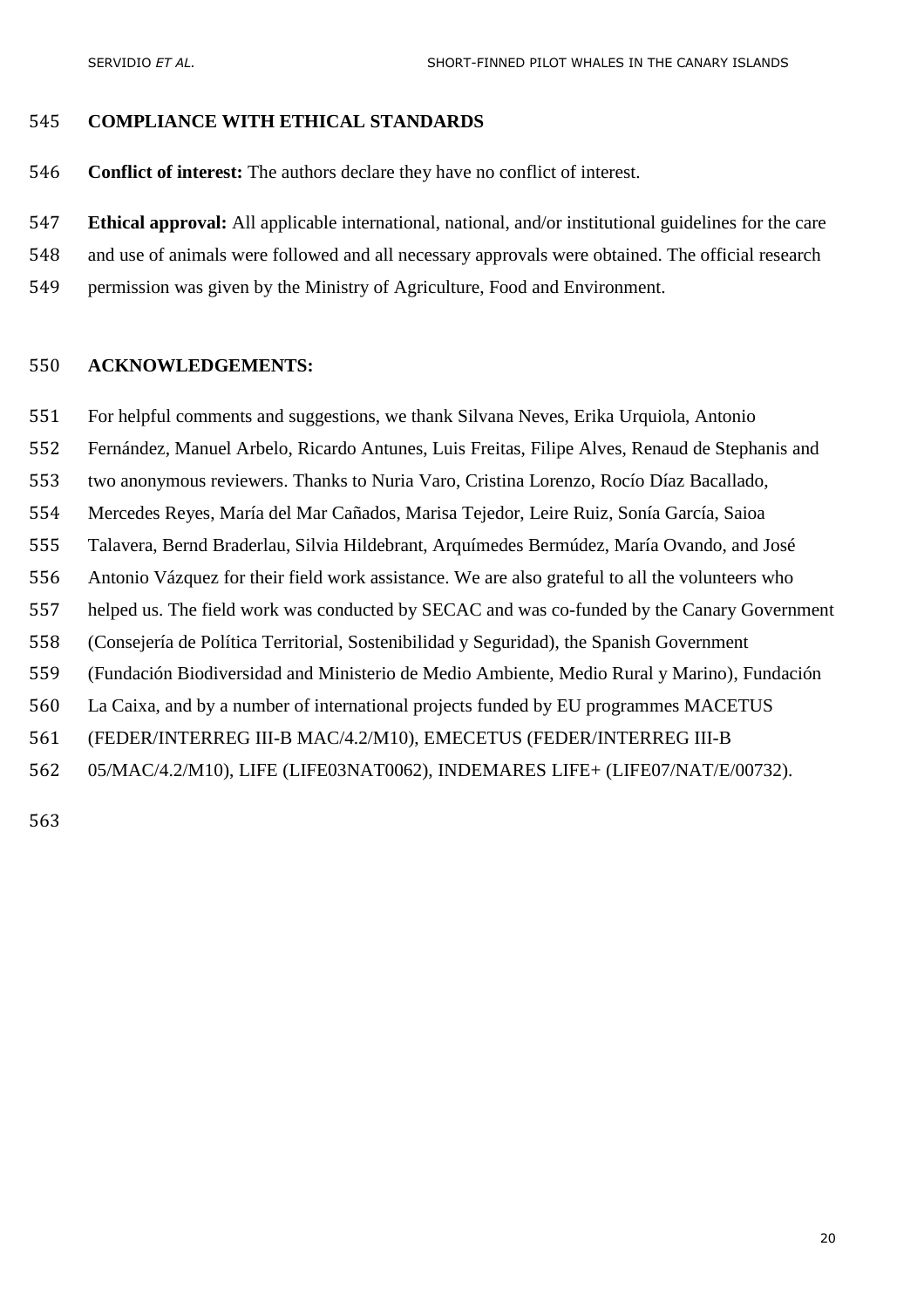## **REFERENCES**

- <span id="page-20-1"></span> Abend, A. G., & Smith, T. D. (1999). *Review of distribution of the long-finned pilot whale (Globicephala melas) in the North Atlantic and Mediterranean*: US Department of Commerce, National Oceanic and Atmospheric Administration ….
- <span id="page-20-0"></span> Adams, L., & Davis, S. D. (1967). The internal anatomy of home range. *Journal of mammalogy, 48*(4), 529- 536.
- <span id="page-20-6"></span> Aguilar de Soto, N. (2006a). *Acoustic and diving behaviour of the short finned pilot whale (Globicephala macrorhynchus) and Blainville´s beaked whale (Mesoplodon densirostris) in the Canary Islands. Implications on the effects ofman-made noise and boat collisions.* (Ph.D. Thesis Doctor of Philosophy), University of La Laguna, La Laguna, España.
- <span id="page-20-7"></span> Aguilar de Soto, N. (2006b). *Acoustic and diving behaviour of the short finned pilot whale (Globicephala macrorhynchus) and Blainville's beaked whale (Mesoplodon densirostris) in the Canary Islands. Implications on the effects of man-made noise and boat collisions.* Ph. D. thesis, Universidad de La Laguna, La Laguna, Spain.
- <span id="page-20-4"></span> Aguilar Soto, N., Johnson, M. P., Madsen, P. T., Díaz, F., Domínguez, I., Brito, A., & Tyack, P. (2008). 579 Cheetahs of the deep sea: deep foraging sprints in short-finned pilot whales off Tenerife (Canary Islands). *Journal of Animal Ecology, 77*(5), 936-947.
- <span id="page-20-5"></span> Alves, F., Alessandrini, A., Servidio, A., Mendonça, A. S., Hartman, K. L., Prieto, R., . . . Santos, R. (2019). Complex biogeographical patterns support an ecological connectivity network of a large marine 583 predator in the north-east Atlantic. *Diversity and Distributions*, 25(2), 269-284.
- <span id="page-20-2"></span> Alves, F., Quérouil, S., Dinis, A., Nicolau, C., Ribeiro, C., Freitas, L., . . . Fortuna, C. (2013). Population 585 structure of short-finned pilot whales in the oceanic archipelago of Madeira based on photo- identification and genetic analyses: implications for conservation. *Aquatic Conservation: Marine and freshwater ecosystems, 23*(5), 758-776.
- <span id="page-20-8"></span> Arbelo, M. (2007). *Patología y causas de la muerte de los cetáceos varados en las Islas Canarias (1999– 2005).* Ph. D. Doctoral thesis, University of Las Palmas de Gran Canaria, Las Palmas ….
- <span id="page-20-3"></span> Arístegui, J., Alvarez-Salgado, X., Barton, E., Figueiras, F., Hernandez-Leon, S., Roy, C., & Santos, A. (2006). Oceanography and fisheries of the Canary Current/Iberian region of the Eastern North Atlantic (18a, E). *The global coastal ocean: interdisciplinary regional studies and syntheses, 14*, 879.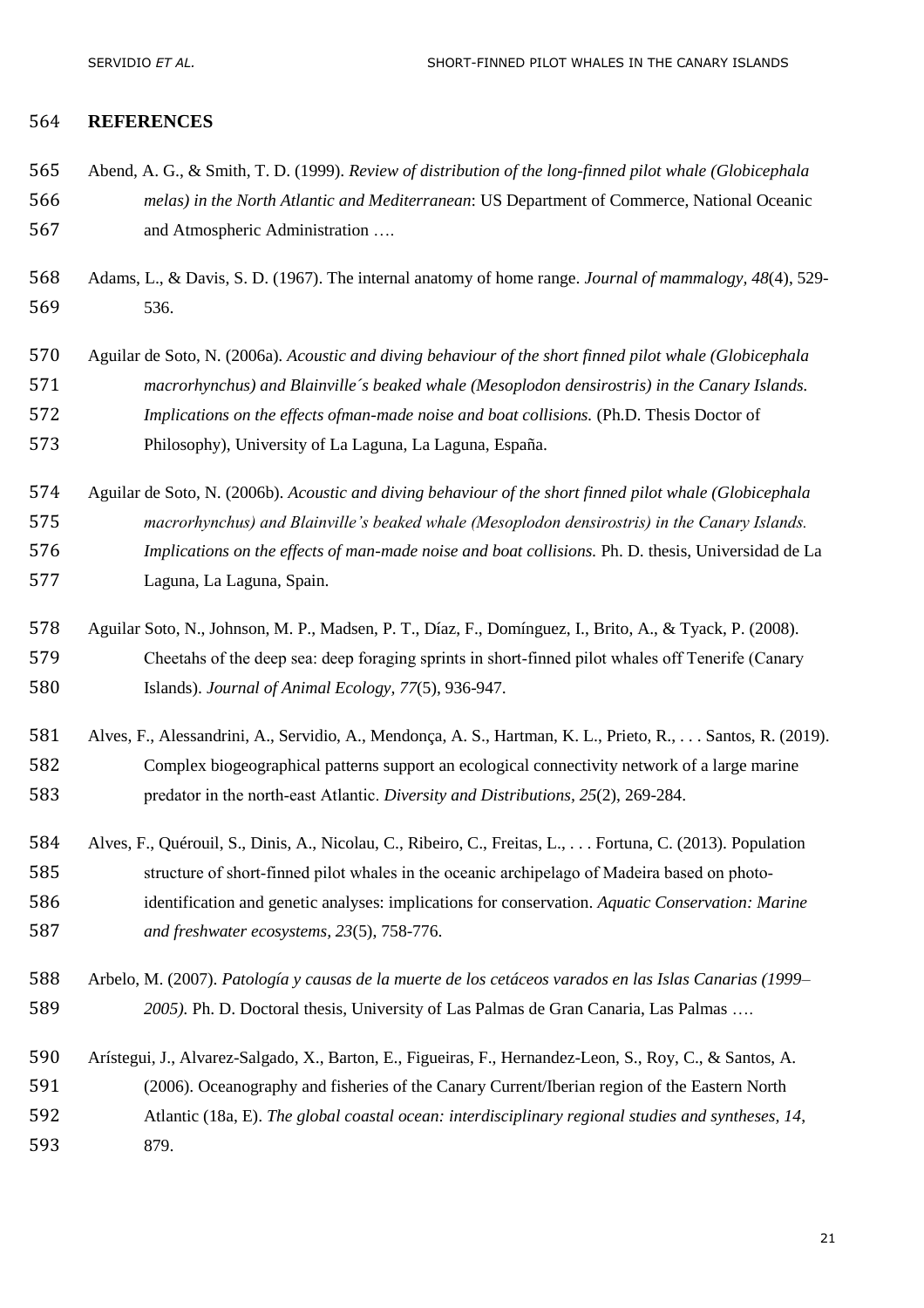- <span id="page-21-0"></span> Arístegui, J., Hernández-León, S., Gómez, M., Medina, L., Ojeda, A., & Torres, S. (1989). Influence of the north trade winds on the biomass and production of neritic plankton around Gran Canaria Island. *Sci. Mar., 53*(2), 223-229.
- <span id="page-21-9"></span> Arístegui, J., Sangrá, P., Hernández-León, S., Cantón, M., Hernández-Guerra, A., & Kerling, J. (1994). Island-induced eddies in the Canary Islands. *Deep Sea Research Part I: Oceanographic Research Papers, 41*(10), 1509-1525.
- <span id="page-21-1"></span> Arístegui, J., Tett, P., Hernández-Guerra, A., Basterretxea, G., Montero, M. F., Wild, K., . . . García-Braun, J. (1997). The influence of island-generated eddies on chlorophyll distribution: a study of mesoscale variation around Gran Canaria. *Deep Sea Research Part I: Oceanographic Research Papers, 44*(1), 71-96.
- <span id="page-21-2"></span> Arnbom, T. (1987). Individual identification of sperm whales. *Report of the International Whaling Commission, 37*(20), 1-204.
- <span id="page-21-7"></span> Baird, R. W., Borsani, J. F., Hanson, M. B., & Tyack, P. L. (2002). Diving and night-time behavior of long-finned pilot whales in the Ligurian Sea. *Marine Ecology Progress Series, 237*, 301-305.
- <span id="page-21-3"></span> Baird, R. W., Gorgone, A. M., McSweeney, D. J., Webster, D. L., Salden, D. R., Deakos, M. H., . . . Mahaffy, S. D. (2008). False killer whales (Pseudorca crassidens) around the main Hawaiian Islands: Long‐term site fidelity, inter‐island movements, and association patterns. *Marine Mammal Science, 24*(3), 591-612.
- <span id="page-21-8"></span> Baird, R. W., Schorr, G. S., Webster, D. L., Mahaffy, S. D., Douglas, A. B., Gorgone, A. M., & McSweeney, D. J. (2006). A survey for odontocete cetaceans off Kaua'i and Ni'ihau, Hawai'i, during October and November 2005: evidence for population structure and site fidelity: CASCADIA RESEARCH COLLECTIVE OLYMPIA WA.
- <span id="page-21-4"></span> Baird, R. W., Webster, D. L., Mahaffy, S. D., McSweeney, D. J., Schorr, G. S., & Ligon, A. D. (2008). Site fidelity and association patterns in a deep‐water dolphin: Rough‐toothed dolphins (Steno bredanensis) in the Hawaiian Archipelago. *Marine Mammal Science, 24*(3), 535-553.
- <span id="page-21-6"></span> Barton, E., Arıstegui, J., Tett, P., Cantón, M., Garcıa-Braun, J., Hernández-León, S., . . . Ballesteros, S. (1998). The transition zone of the Canary Current upwelling region. *Progress in Oceanography, 41*(4), 455-504.
- <span id="page-21-5"></span> Barton, E., Basterretxea, G., Flament, P., Mitchelson‐Jacob, E. G., Jones, B., Arístegui, J., & Herrera, F. (2000). Lee region of gran canaria. *Journal of Geophysical Research: Oceans, 105*(C7), 17173- 17193.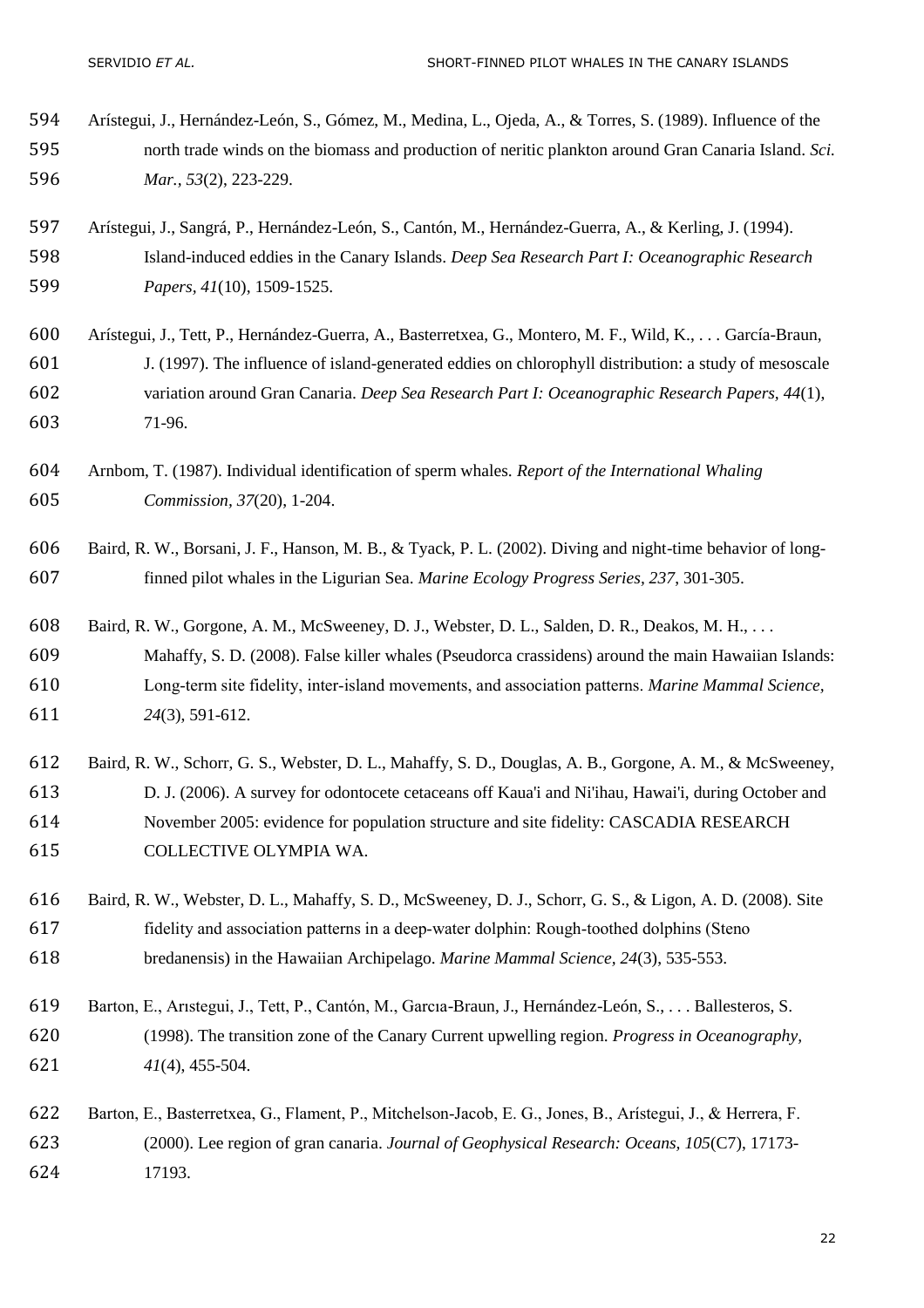- <span id="page-22-2"></span> Brown, J. L., & Orians, G. H. (1970). Spacing patterns in mobile animals. *Annual review of ecology and systematics, 1*(1), 239-262.
- <span id="page-22-11"></span> Burnham, K. P., & Anderson, D. R. (2003). *Model selection and multimodel inference: a practical information-theoretic approach*: Springer Science & Business Media.
- <span id="page-22-3"></span> Burt, W. H. (1943). Territoriality and home range concepts as applied to mammals. *Journal of mammalogy, 24*(3), 346-352.
- <span id="page-22-7"></span> Cañadas, A., & Sagarminaga, R. (2000). The northeastern Alboran Sea, an important breeding and feeding ground for the long‐finned pilot whale (Globicephala melas) in the Mediterranean Sea. *Marine Mammal Science, 16*(3), 513-529.
- <span id="page-22-10"></span> Carracedo, J. (2001). Volcanismo reciente y riesgo volcánico. *Naturaleza de las Islas Canarias: ecologıa y conservación. Santa Cruz de Tenerife, Turquesa*, 65-76.
- <span id="page-22-8"></span> Carrillo, M., Pérez-Vallazza, C., & Álvarez-Vázquez, R. (2010). Cetacean diversity and distribution off Tenerife (Canary Islands). *Marine Biodiversity Records, 3*.
- <span id="page-22-9"></span> Carrillo, M., & Ritter, F. (2010). Increasing numbers of ship strikes in the Canary Islands: proposals for immediate action to reduce risk of vessel-whale collisions. *Journal of cetacean research and management, 11*(2), 131-138.
- <span id="page-22-6"></span> Clutton-Brock, T. (1975). Ranging behaviour of red colobus (Colobus badius tephrosceles) in the Gombe National Park. *Animal Behaviour, 23*, 706-722.
- <span id="page-22-1"></span>Clutton-Brock, T., & Albon, S. (1985). Competition and population regulation in social mammals.
- <span id="page-22-0"></span> Clutton-Brock, T. H. (1989). Review lecture: mammalian mating systems. *Proc. R. Soc. Lond. B, 236*(1285), 339-372.
- <span id="page-22-4"></span> Crook, J. H., Ellis, J., & Goss-Custard, J. (1976). Mammalian social systems: structure and function. *Animal Behaviour, 24*(2), 261-274.
- <span id="page-22-5"></span> Davies, N., & Houston, A. (1994). Territory economics. *Behavioural Ecology. An Evolutionary Approach*, 148-169.
- <span id="page-22-12"></span> De Stephanis, R., García-Tíscar, S., Verborgh, P., Esteban-Pavo, R., Pérez, S., Minvielle-Sébastia, L., & Guinet, C. (2008). Diet of the social groups of long-finned pilot whales (Globicephala melas) in the Strait of Gibraltar. *Marine Biology, 154*(4), 603-612.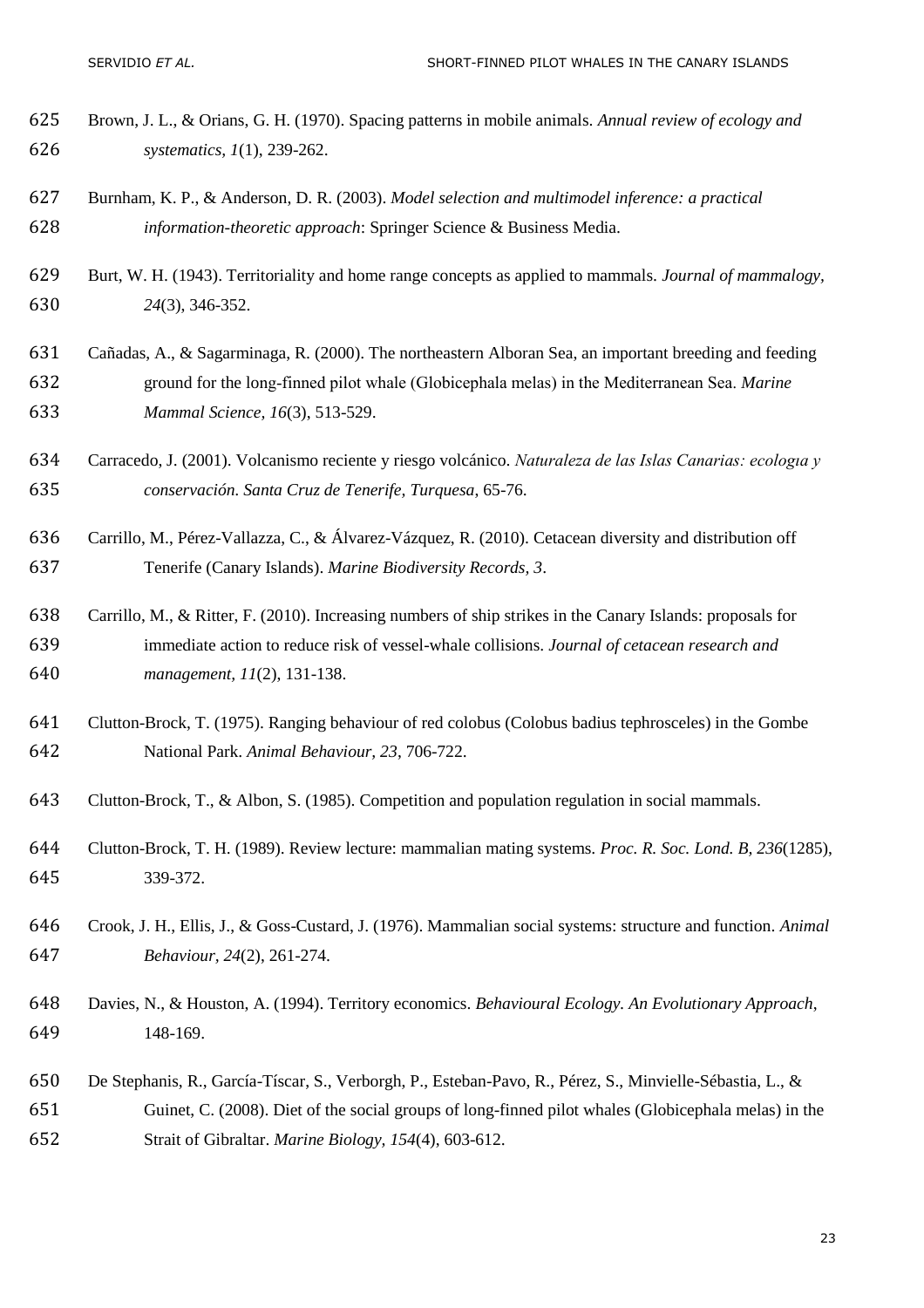- <span id="page-23-12"></span> De Stephanis, R., & Urquiola, E. (2006). Collisions between ships and cetaceans in Spain. *Int. Whal. Commn. Scientific Committee SC/58/BC5*.
- <span id="page-23-4"></span> De Stephanis, R., Verborgh, P., Pérez, S., Esteban, R., Minvielle-Sebastia, L., & Guinet, C. (2008). Long- term social structure of long-finned pilot whales (Globicephala melas) in the Strait of Gibraltar. *Acta Ethologica, 11*(2), 81.
- <span id="page-23-1"></span> Dixon, K. R., & Chapman, J. A. (1980). Harmonic mean measure of animal activity areas. *Ecology, 61*(5), 1040-1044.
- <span id="page-23-8"></span> Dufault, S., & Whitehead, H. (1993). Assessing the stock identity of sperm whales in the eastern equatorial Pacific. *Reports of the International Whaling Commission, 43*, 469-475.
- <span id="page-23-9"></span> Dufault, S., & Whitehead, H. (1995). An assessment of changes with time in the marking patterns used for photoidentification of individual sperm whales, Physeter macrocephalus. *Marine Mammal Science, 11*(3), 335-343.
- <span id="page-23-11"></span> Elejabeita, C., & Urquiola, E. (2009). Whale watching in the Canary Islands. *International Whaling Commission*.
- <span id="page-23-2"></span> Emlen, S. T., & Oring, L. W. (1977). Ecology, sexual selection, and the evolution of mating systems. *Science, 197*(4300), 215-223.
- <span id="page-23-6"></span> Escorza, S., Heimlich-Boran, S., & Heimlich-Boran, J. (1992). Bottle-nosed Dolphins off the Canary Islands. *European Research on Cetaceans, 6*, 117-120.
- <span id="page-23-10"></span> Felleman, F. L., Heimlich-Boran, J. R., & Osborne, R. W. (1991). The feeding ecology of killer whales (Orcinus orca) in the Pacific Northwest. *Dolphin societies: Discoveries and puzzles*, 113-147.
- <span id="page-23-7"></span> Habel, J. C., Hillen, J., Schmitt, T., & Fischer, C. (2016). Restricted movements and high site fidelity in three East African cloud-forest birds. *Journal of Tropical Ecology, 32*(1), 83-87.
- <span id="page-23-3"></span> Harestad, A. S., & Bunnel, F. (1979). Home Range and Body Weight‐‐A Reevaluation. *Ecology, 60*(2), 389- 402.
- <span id="page-23-0"></span> Hastie, G. D., Barton, T. R., Grellier, K., Hammond, P. S., SwIFT, R. J., Thompson, P. M., & Wilson, B. (2003). Distribution of small cetaceans within a candidate Special Area of Conservation; implications for management. *Journal of cetacean research and management, 5*(3), 261-266.
- <span id="page-23-5"></span>Heimlich-Boran, J. R. (1993). *Social organisation of the short-finned pilot whale, Globicephala*
- *macrorhynchus, with special reference to the comparative social ecology of delphinids.* University of Cambridge.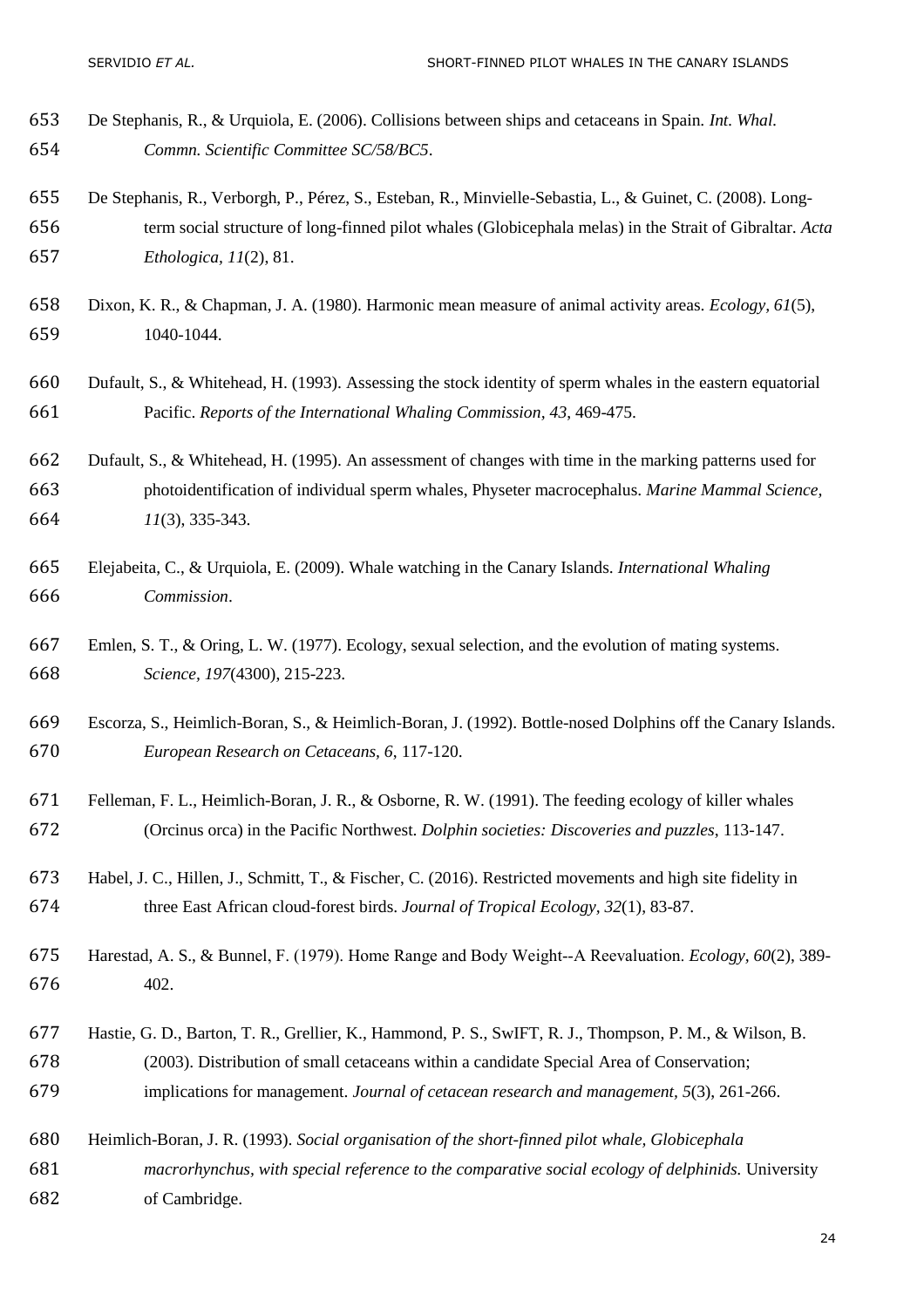- <span id="page-24-9"></span> Hernández-León, S., Gomez, M., & Arístegui, J. (2007). Mesozooplankton in the Canary Current System: The coastal–ocean transition zone. *Progress in Oceanography, 74*(2-3), 397-421.
- <span id="page-24-7"></span> Hooge, P., & Eichenlaub, B. (1997). Animal movement extension to arcview. ver. 1.1. Alaska Science Center-Biological Science Office. *US Geological Survey, Anchorage, AK, USA*.
- <span id="page-24-1"></span> Hooker, S. K., Whitehead, H., & Gowans, S. (1999). Marine protected area design and the spatial and temporal distribution of cetaceans in a submarine canyon. *Conservation Biology, 13*(3), 592-602.
- <span id="page-24-4"></span>Hunt, T. N., Bejder, L., Allen, S. J., Rankin, R. W., Hanf, D., & Parra, G. J. (2017). Demographic
- characteristics of Australian humpback dolphins reveal important habitat toward the southwestern limit of their range. *Endangered Species Research, 32*, 71-88.
- <span id="page-24-0"></span> Inglis, J. M., Hood, R. E., Brown, B. A., & DeYoung, C. A. (1979). Home range of white-tailed deer in Texas coastal prairie brushland. *Journal of mammalogy, 60*(2), 377-389.
- <span id="page-24-2"></span> Ingram, S. N., & Rogan, E. (2002). Identifying critical areas and habitat preferences of bottlenose dolphins Tursiops truncatus. *Marine Ecology Progress Series, 244*, 247-255.
- <span id="page-24-5"></span> Karczmarski, L., Würsig, B., Gailey, G., Larson, K. W., & Vanderlip, C. (2005). Spinner dolphins in a remote Hawaiian atoll: social grouping and population structure. *Behavioral Ecology, 16*(4), 675- 685.
- <span id="page-24-6"></span> Kasuya, T., & Marsh, H. (1984). Life history and reproductive biology of the short-finned pilot whale, Globicephala macrorhynchus, off the Pacific coast of Japan. *Report of the International Whaling Commission, Special, 6*, 259-310.
- <span id="page-24-8"></span> Kernohan, B. J., Gitzen, R. A., & Millspaugh, J. J. (2001). Analysis of animal space use and movements *Radio tracking and animal populations* (pp. 125-166): Elsevier.
- <span id="page-24-3"></span> King, S. (2002). Home range and habitat use of free-ranging Przewalski horses at Hustai National Park, Mongolia. *Applied Animal Behaviour Science, 78*(2-4), 103-113.
- <span id="page-24-11"></span> Lusseau, D., Wilson, B., Hammond, P. S., Grellier, K., Durban, J. W., Parsons, K. M., . . . Thompson, P. M. (2006). Quantifying the influence of sociality on population structure in bottlenose dolphins. *Journal of Animal Ecology, 75*(1), 14-24.
- <span id="page-24-10"></span> MacLeod, C. D., Santos, M., & Pierce, G. J. (2003). Review of data on diets of beaked whales: evidence of niche separation and geographic segregation. *Journal of the Marine Biological Association of the United Kingdom, 83*(3), 651-665.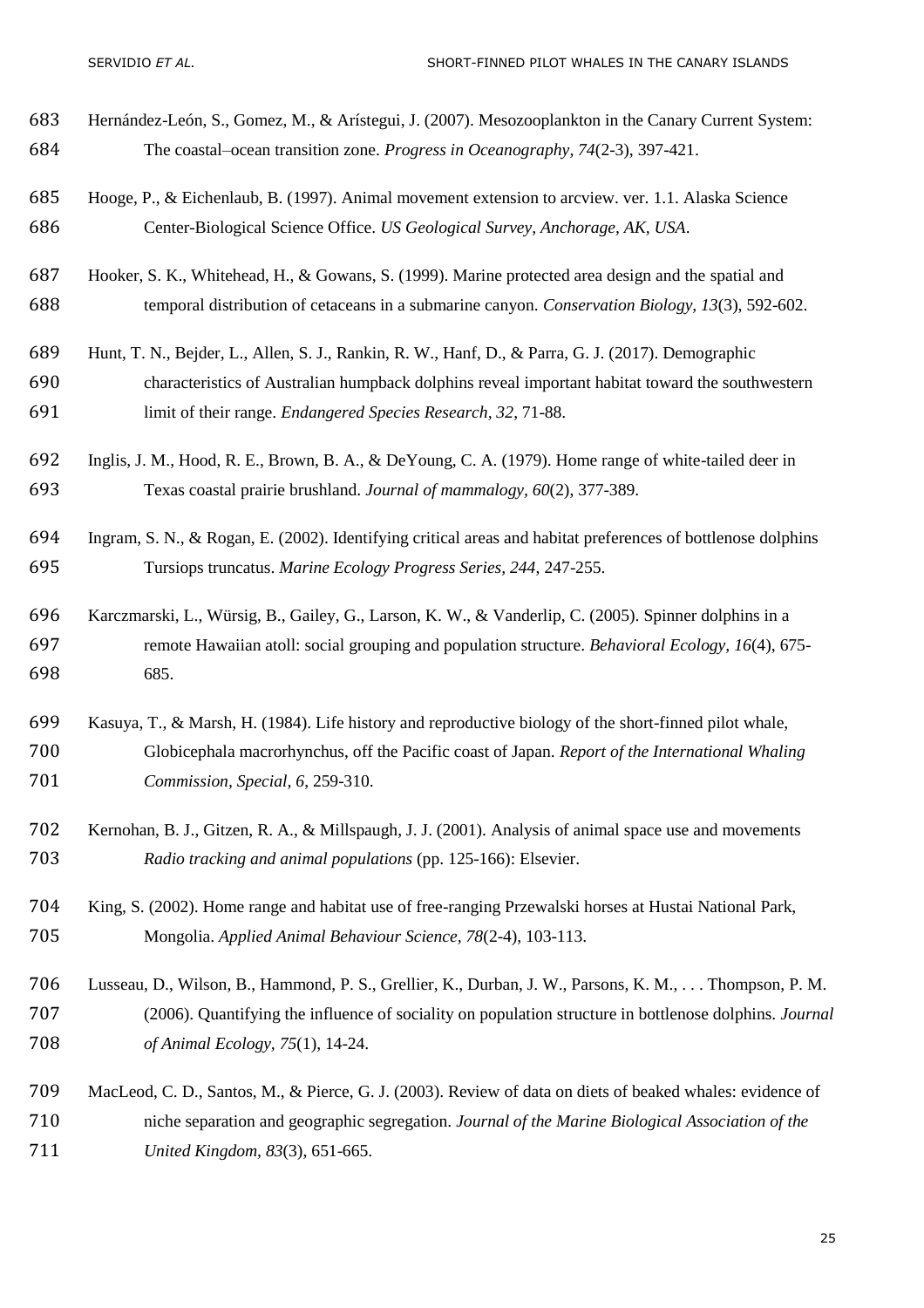<span id="page-25-10"></span><span id="page-25-9"></span><span id="page-25-8"></span><span id="page-25-7"></span><span id="page-25-6"></span><span id="page-25-5"></span><span id="page-25-4"></span><span id="page-25-3"></span><span id="page-25-2"></span><span id="page-25-1"></span><span id="page-25-0"></span>

| 712 | Mahaffy, S. D., Baird, R. W., McSweeney, D. J., Webster, D. L., & Schorr, G. S. (2015). High site fidelity,  |
|-----|--------------------------------------------------------------------------------------------------------------|
| 713 | strong associations, and long-term bonds: Short-finned pilot whales off the island of Hawai 'i.              |
| 714 | Marine Mammal Science, 31(4), 1427-1451.                                                                     |
| 715 | McGuire, T. L., & Henningsen, T. (2007). Movement patterns and site fidelity of river dolphins (Inia         |
| 716 | geoffrensis and Sotalia fluviatilis) in the Peruvian Amazon as determined by photo-identification.           |
| 717 | Aquatic Mammals, 33(3), 359.                                                                                 |
| 718 | McLoughlin, P. D., & Ferguson, S. H. (2000). A hierarchical pattern of limiting factors helps explain        |
| 719 | variation in home range size. <i>Ecoscience</i> , 7(2), 123-130.                                             |
| 720 | McNab, B. K. (1963). Bioenergetics and the determination of home range size. The American Naturalist,        |
| 721 | 97(894), 133-140.                                                                                            |
| 722 | McSweeney, D. J., Baird, R. W., Mahaffy, S. D., Webster, D. L., & Schorr, G. S. (2009). Site fidelity and    |
| 723 | association patterns of a rare species: pygmy killer whales (Feresa attenuata) in the main Hawaiian          |
| 724 | Islands. Marine Mammal Science, 25(3), 557-572.                                                              |
| 725 | Milinski, M., & Parker, G. A. (1991). Competition for resources. Behavioural ecology: an evolutionary        |
| 726 | approach, 3, 137-168.                                                                                        |
| 727 | Montero, R., & Arechavaleta, M. (1996). Distribution patterns: relationships between depths, sea surface     |
| 728 | temperature, and habitat use of short-finned pilot whales south-west of Tenerife. European Research          |
| 729 | on Cetaceans, 10, 193-198.                                                                                   |
| 730 | Oremus, M., Gales, R., Dalebout, M. L., Funahashi, N., Endo, T., Kage, T.,  Baker, S. C. (2009).             |
| 731 | Worldwide mitochondrial DNA diversity and phylogeography of pilot whales (Globicephala spp.).                |
| 732 | Biological Journal of the Linnean Society, 98(4), 729-744.                                                   |
| 733 | OSPAR. (2011). Report of the OSPAR workshop on MSFD biodiversity descriptors: comparison of targets          |
| 734 | and associated indicators. . OSPAR Commission Publication, 575, 56 pp.                                       |
| 735 | Ostfeld, R. S. (1990). The ecology of territoriality in small mammals. Trends in Ecology & Evolution, 5(12), |
| 736 | 411-415.                                                                                                     |
| 737 | Parra, G. J., Corkeron, P. J., & Marsh, H. (2006). Population sizes, site fidelity and residence patterns of |
| 738 | Australian snubfin and Indo-Pacific humpback dolphins: Implications for conservation. Biological             |
| 739 | Conservation, 129(2), 167-180.                                                                               |
| 740 | Pérez-Gil, M., Martín, V., Tejedor, M., Servidio, A., Neves, S., Pérez-Gil, E.,  Brederlau, B. (2011).       |
| 741 | Agonistic behaviour of Risso's dolphins towards sperm whales in the SW of Fuerteventura, Canary              |
|     |                                                                                                              |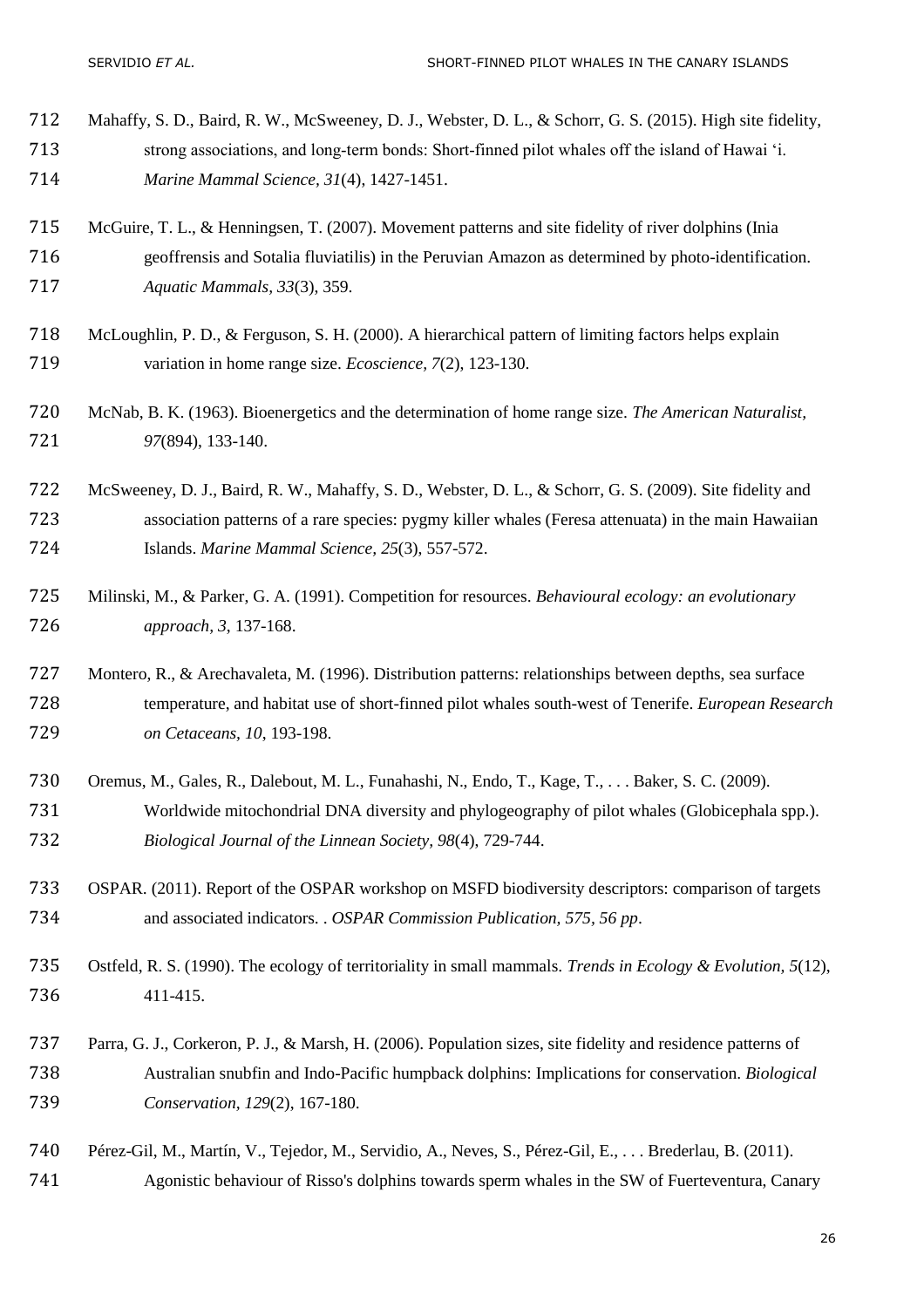- Islands, with a discussion on trophic competence in cetaceans. *European Cetacean Society, Cambridge.*
- <span id="page-26-9"></span> Sakai, M., Aoki, K., Sato, K., Amano, M., Baird, R. W., Webster, D. L., . . . Miyazaki, N. (2011). Swim speed and acceleration measurements of short-finned pilot whales (Globicephala macrorhynchus) in Hawai'i. *Mammal study, 36*(1), 55-59.
- <span id="page-26-6"></span> Scott, M. D., Wells, R. S., Irvine, A. B., & Mate, B. R. (1989). Tagging and marking studies on small cetaceans *The bottlenose dolphin* (pp. 489-514): Elsevier.
- <span id="page-26-1"></span>Schoener, T. W. (1968). Sizes of feeding territories among birds. *Ecology, 49*(1), 123-141.
- <span id="page-26-8"></span> Schoener, T. W. (1981). An empirically based estimate of home range. *Theoretical Population Biology, 20*(3), 281-325.
- <span id="page-26-10"></span> Servidio, A. (2014). *Distribution, social structure and habitat use of short-finned pilot whale, Globicephala macrorhynchus, in the Canary Islands.* University of St Andrews.
- <span id="page-26-3"></span> Silva, M. A., Prieto, R., Magalhães, S., Seabra, M. I., Santos, R. S., & Hammond, P. S. (2008). Ranging patterns of bottlenose dolphins living in oceanic waters: implications for population structure. *Marine Biology, 156*(2), 179.
- <span id="page-26-7"></span> Swihart, R. K., & Slade, N. A. (1985). Influence of sampling interval on estimates of home-range size. *The Journal of Wildlife Management*, 1019-1025.
- <span id="page-26-0"></span> Switzer, P. V. (1993). Site fidelity in predictable and unpredictable habitats. *Evolutionary Ecology, 7*(6), 533-555.
- <span id="page-26-5"></span> Thorne, L. H., Foley, H. J., Baird, R. W., Webster, D. L., Swaim, Z. T., & Read, A. J. (2017). Movement and foraging behavior of short-finned pilot whales in the Mid-Atlantic Bight: importance of bathymetric features and implications for management. *Marine Ecology Progress Series, 584*, 245-257.
- <span id="page-26-2"></span> Tucker, M. A., Ord, T. J., & Rogers, T. L. (2014). Evolutionary predictors of mammalian home range size: body mass, diet and the environment. *Global Ecology and Biogeography, 23*(10), 1105-1114.
- <span id="page-26-11"></span> Urian, K. W., Hofmann, S., Wells, R. S., & Read, A. J. (2009). Fine‐scale population structure of bottlenose dolphins (Tursiops truncatus) in Tampa Bay, Florida. *Marine Mammal Science, 25*(3), 619-638.
- <span id="page-26-4"></span> Van Cise, A. M., Morin, P. A., Baird, R. W., Lang, A. R., Robertson, K. M., Chivers, S. J., . . . Martien, K. K. (2016). Redrawing the map: mt DNA provides new insight into the distribution and diversity of short‐finned pilot whales in the Pacific Ocean. *Marine Mammal Science, 32*(4), 1177-1199.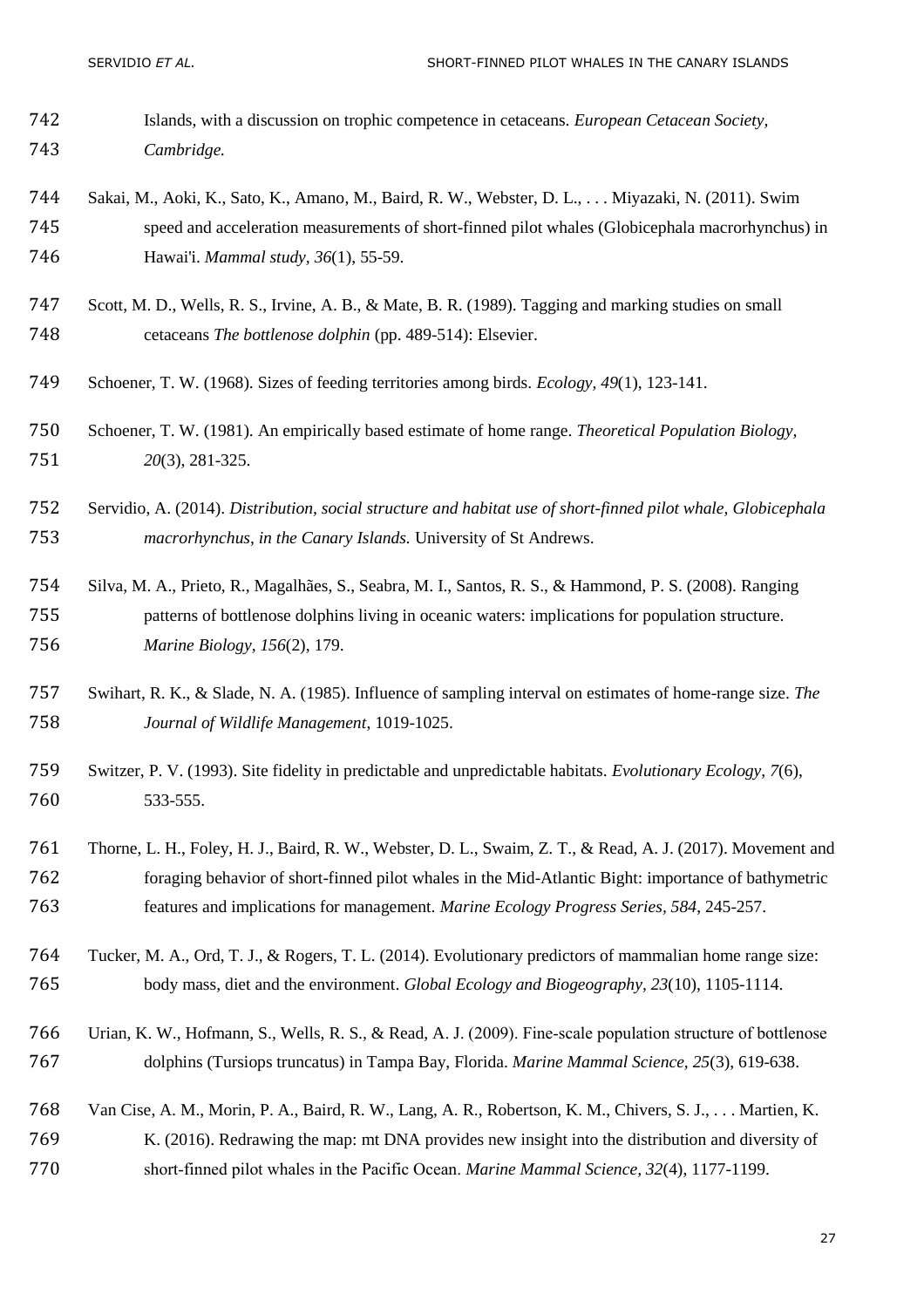- <span id="page-27-10"></span>771 Watwood, S. L., Miller, P. J., Johnson, M., Madsen, P. T., & Tyack, P. L. (2006). Deep-diving foraging behaviour of sperm whales (Physeter macrocephalus). *Journal of Animal Ecology, 75*(3), 814-825.
- <span id="page-27-8"></span>White, G. C., & Garrott, R. A. (2012). *Analysis of wildlife radio-tracking data*: Elsevier.
- <span id="page-27-4"></span> Whitehead, H. (2001). Analysis of animal movement using opportunistic individual identifications: application to sperm whales. *Ecology, 82*(5), 1417-1432.
- <span id="page-27-11"></span>Whitehead, H. (2003). *Sperm whales: social evolution in the ocean*: University of Chicago press.
- <span id="page-27-12"></span> Whitehead, H. (2008). *Analyzing animal societies: quantitative methods for vertebrate social analysis*: University of Chicago Press.
- <span id="page-27-5"></span> Whitehead, H. (2009). SOCPROG programs: analysing animal social structures. *Behavioral Ecology and Sociobiology, 63*(5), 765-778.
- <span id="page-27-6"></span> Whitehead, H., & Waters, S. (1990). Social organization and population structure of sperm whales off the Galapagos Islands, Ecuador (1985 and 1987). *Rep. Int. Whal. Comm. Spec. Issue*(12), 249-257.
- <span id="page-27-0"></span> Wilson, B., Thompson, P., & Hammond, P. (1997). Habitat use by bottlenose dolphins: seasonal distribution and stratified movement patterns in the Moray Firth, Scotland. *Journal of Applied Ecology*, 1365- 1374.
- <span id="page-27-1"></span> Williams, T. M. (1999). The evolution of cost efficient swimming in marine mammals: limits to energetic optimization. *Philosophical Transactions of the Royal Society of London B: Biological Sciences, 354*(1380), 193-201.
- <span id="page-27-3"></span> Williams, T. M., Friedl, W., & Haun, J. (1993). The physiology of bottlenose dolphins (Tursiops truncatus): heart rate, metabolic rate and plasma lactate concentration during exercise. *Journal of Experimental Biology, 179*(1), 31-46.
- <span id="page-27-9"></span> Worton, B. (1987). A review of models of home range for animal movement. *Ecological Modelling, 38*(3-4), 277-298.
- <span id="page-27-7"></span>794 Worton, B. J. (1989). Kernel methods for estimating the utilization distribution in home-range studies. *Ecology, 70*(1), 164-168.
- <span id="page-27-2"></span> Würsig, B., & Jefferson, T. A. (1990). Methods of photo-identification for small cetaceans. Use of Photo- Identification and Other Techniques to Estimate Population Parameters. *Report of the International Whaling Commission, Special Issue, 12*, 43-52.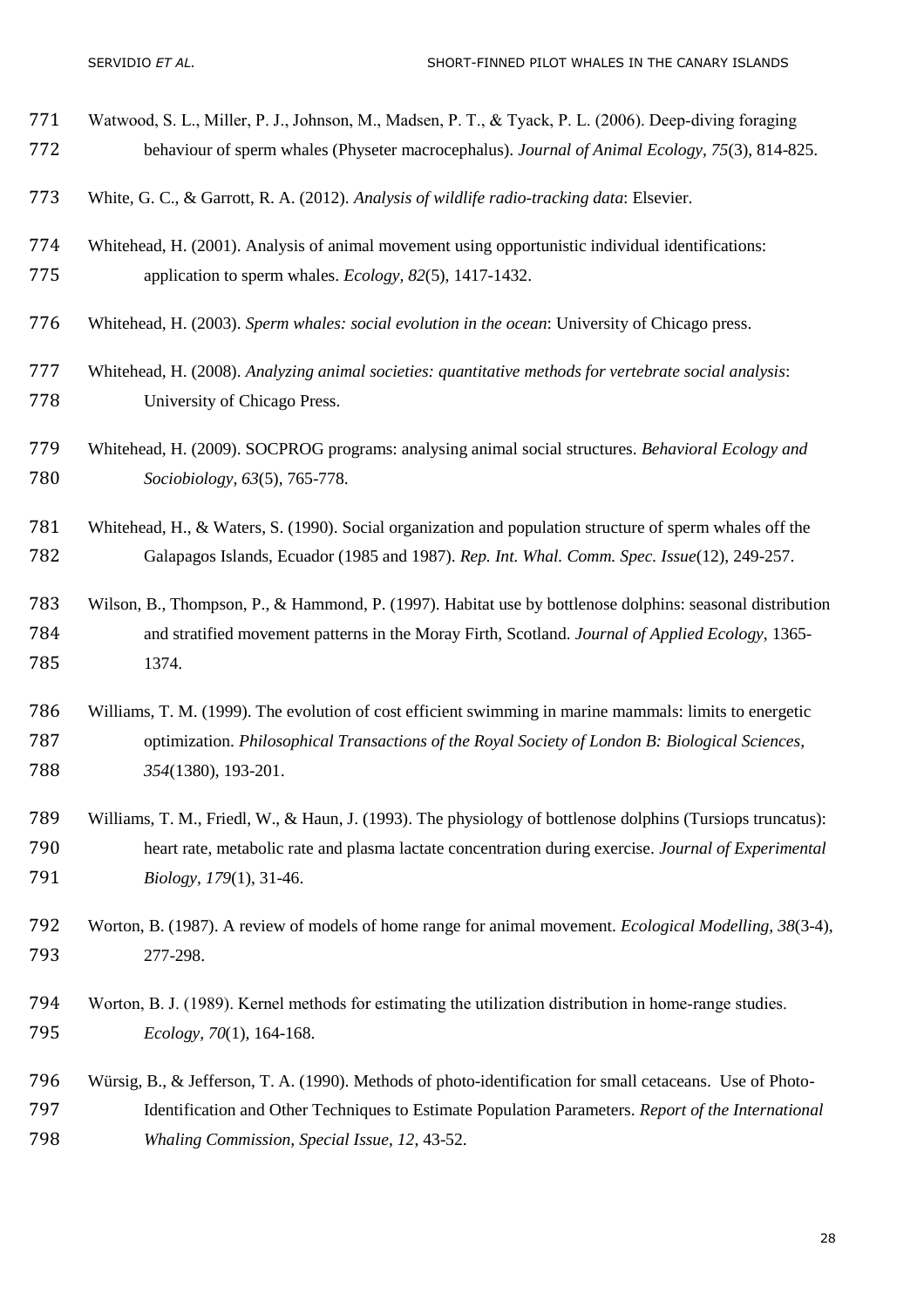- <span id="page-28-2"></span> Würsig, B., & Jefferson, T. A. (1990). Methods of photoidentification for small cetaceans. *Rep. Int. Whal. Commn.(Spec. Iss. 12)*, 43-52.
- <span id="page-28-1"></span>801 Würsig, B., & Würsig, M. (1977). The photographic determination of group size, composition, and stability of coastal porpoises (Tursiops truncatus). *Science, 198*(4318), 775-756.
- <span id="page-28-0"></span> Zanardo, N., Parra, G. J., & Möller, L. M. (2016). Site fidelity, residency, and abundance of bottlenose dolphins (Tursiops sp.) in Adelaide's coastal waters, South Australia. *Marine Mammal Science, 32*(4), 1381-1401.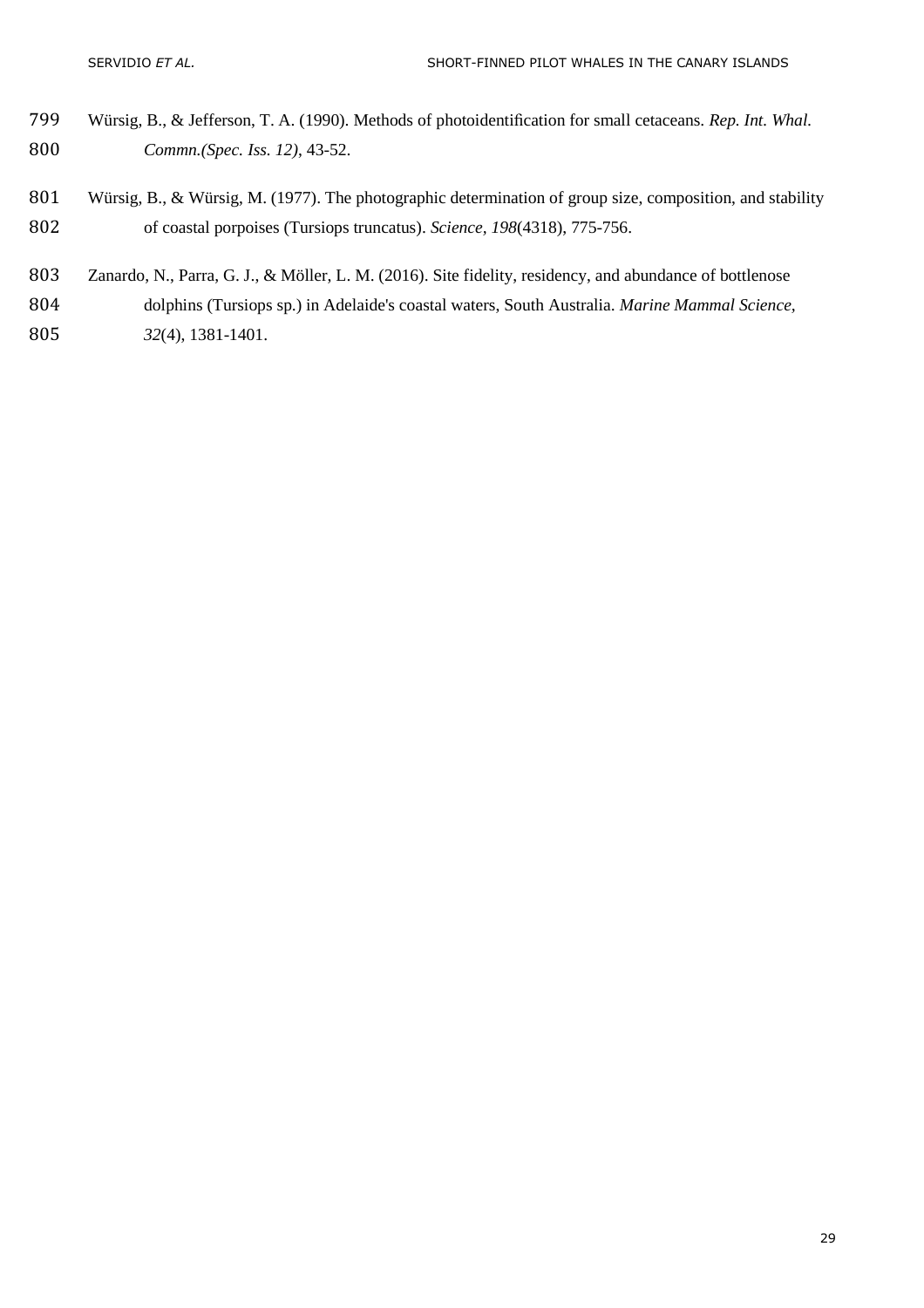806 **Table 1** Total km travelled and surveyed on effort per island, with on and off effort sightings

| <b>Island</b> | At sea     |       | On effort |          | <b>Sightings</b> |            |
|---------------|------------|-------|-----------|----------|------------------|------------|
|               | km         | Day   | km        | Hr:min   | on effort        | off effort |
| Gran Canaria  | 42,375.69  | 1,113 | 29,529.86 | 2,278:41 | 27               | 25         |
| Fuerteventura | 17,672.51  | 145   | 10,145.68 | 694:11   | 14               | 12         |
| Tenerife      | 18,667.42  | 317   | 9,976.02  | 819:40   | 621              | 238        |
| La Gomera     | 12,793.86  | 162   | 9,853.16  | 776:40   | 69               | 38         |
| Lanzarote     | 14,236.27  | 146   | 8,190.53  | 648:46   | 23               | 10         |
| La Palma      | 2,875.69   | 45    | 2,084.02  | 146:10   | 3                |            |
| El Hierro     | 1,073.46   | 18    | 841.10    | 72:47    | $\overline{0}$   | $\theta$   |
| <b>Total</b>  | 109,694.89 | 1,655 | 70,620.37 | 5,436:55 | 757              | 324        |

807 of short-finned pilot whale (SFPW, *Globicephala macrorhynchus*)

808

809 **Table 2** Photo-identified SFPWs: picture quality 3 and 4; distinctiveness 3 and 4. Age

| Island                      |       |         | Total A Indet J C N |                 |               |                  |
|-----------------------------|-------|---------|---------------------|-----------------|---------------|------------------|
| Tenerife                    | 760   |         | 588 123             |                 | 35 12 2       |                  |
| La Gomera                   | 271   | 212 46  |                     | $11 \quad 2$    |               | - ()             |
| Lanzarote-Fuerteventura 282 |       |         | 161 112             | $7\overline{ }$ | $\mathcal{D}$ | $\left( \right)$ |
| Gran Canaria                | 190   | 146 31  |                     | 9               | 3             |                  |
| La Palma                    | 10    | 9       | -1                  | 0               | $\theta$      | $\left($         |
| <b>Total</b>                | 1.310 | 952 289 |                     | 57 9            |               | 3                |

810 classes: A=adults, Indet=indeterminates, J=juveniles, C=calves; and N=neonates

| 812 | Table 3. Number of SFPWs in different residency categories seen in the whole archipelago |  |  |
|-----|------------------------------------------------------------------------------------------|--|--|
|     |                                                                                          |  |  |

- 813 (top row) and the number in each category seen around each island. Individuals in each
- 814 category may be included in more than one island because of movement between islands.

| <b>Island</b>             | <b>Core Resident Resident Occasional Transient</b> |          |     |     | Tot Ind |
|---------------------------|----------------------------------------------------|----------|-----|-----|---------|
| <b>Canary Archipelago</b> | 50                                                 | 255      | 156 | 780 | 1,241   |
| Tenerife                  | 50                                                 | 246      | 128 | 287 | 711     |
| La Gomera                 | 14                                                 | 88       | 56  | 100 | 258     |
| Lanzarote Fuerteventura   | $\Omega$                                           | $\Omega$ | 10  | 263 | 273     |
| Gran Canaria              | 3                                                  | 22       | 14  | 138 | 177     |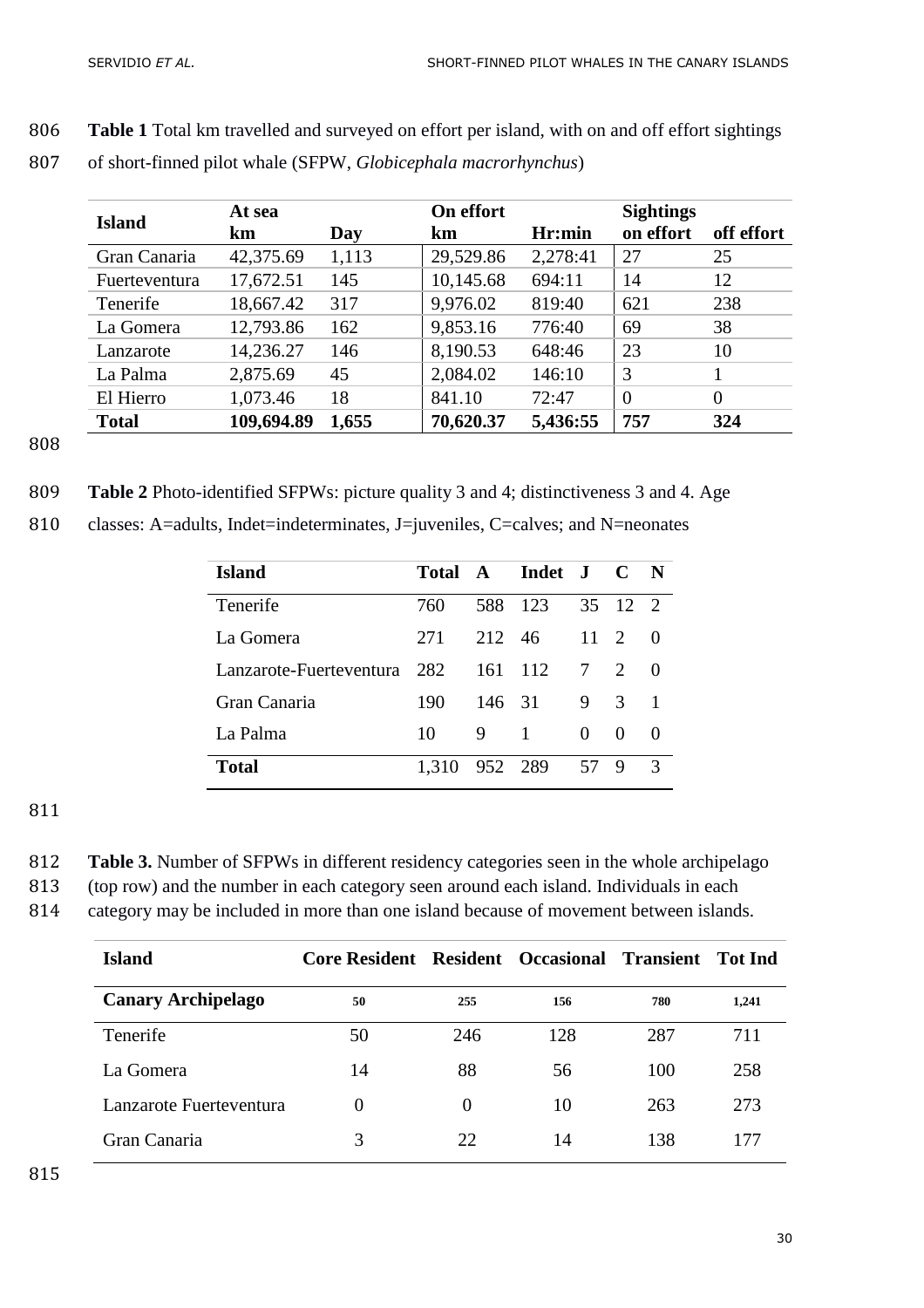- 816 **Table 4** Diagnostics and estimated parameters for the best fitting models of LIRs applied to
- 817 all individual SFPWs identified in the Canary Islands (1999-2012), and in southwestern
- 818 Tenerife (2004-2009). Models were also applied to Tenerife and La Gomera to test how
- 819 SFPWs move between these two islands. td = time lag  $(\tau)$ ; a1,a2,a3 = parameters of the
- 820 models. Values inside the brackets indicate the standard errors of the parameters calculated
- 821 using bootstrap replications
- 822

|                  |                                              | <b>Parameters</b>                                  |                   |          |  |  |
|------------------|----------------------------------------------|----------------------------------------------------|-------------------|----------|--|--|
|                  |                                              | a1                                                 | a2                | a3       |  |  |
| Emigrati         |                                              |                                                    |                   |          |  |  |
| $on+$            | $(1/a1)*(1/a3)+(1/a2)*$                      | 253.84<br>(9.93)                                   | 530.96<br>(23.82) | 4086.95  |  |  |
| Re-              | $exp((1/a3+1/a2) * td))$                     |                                                    |                   | (941.43) |  |  |
|                  | $/(1/a3+1/a2)$                               |                                                    |                   |          |  |  |
| on               |                                              |                                                    |                   |          |  |  |
|                  |                                              | 0.0004808                                          | 0.00358           |          |  |  |
| <b>Southwest</b> | $a2*exp(-a1*td)$                             | $(7.1123e-$                                        | (0.00019)         |          |  |  |
|                  |                                              | 005)                                               | $\mathcal{E}$     |          |  |  |
| <b>Tenerife</b>  |                                              | 279.45                                             | 2048.60           |          |  |  |
|                  |                                              | (14.47)                                            | (268.28)          |          |  |  |
|                  |                                              |                                                    |                   |          |  |  |
| Fully            |                                              | 2718.52                                            |                   |          |  |  |
| Mixed            |                                              | (361.05)                                           |                   |          |  |  |
|                  |                                              |                                                    |                   |          |  |  |
|                  |                                              |                                                    |                   |          |  |  |
| Fully            |                                              | 1686.18                                            |                   |          |  |  |
| Mixed            |                                              | (221.54)                                           |                   |          |  |  |
|                  |                                              |                                                    |                   |          |  |  |
|                  | <b>Model</b><br>Emigrati<br>on/<br>Mortality | immigrati<br>$(1/a1)$ *exp(-td/a2)<br>1/a1<br>1/a1 |                   |          |  |  |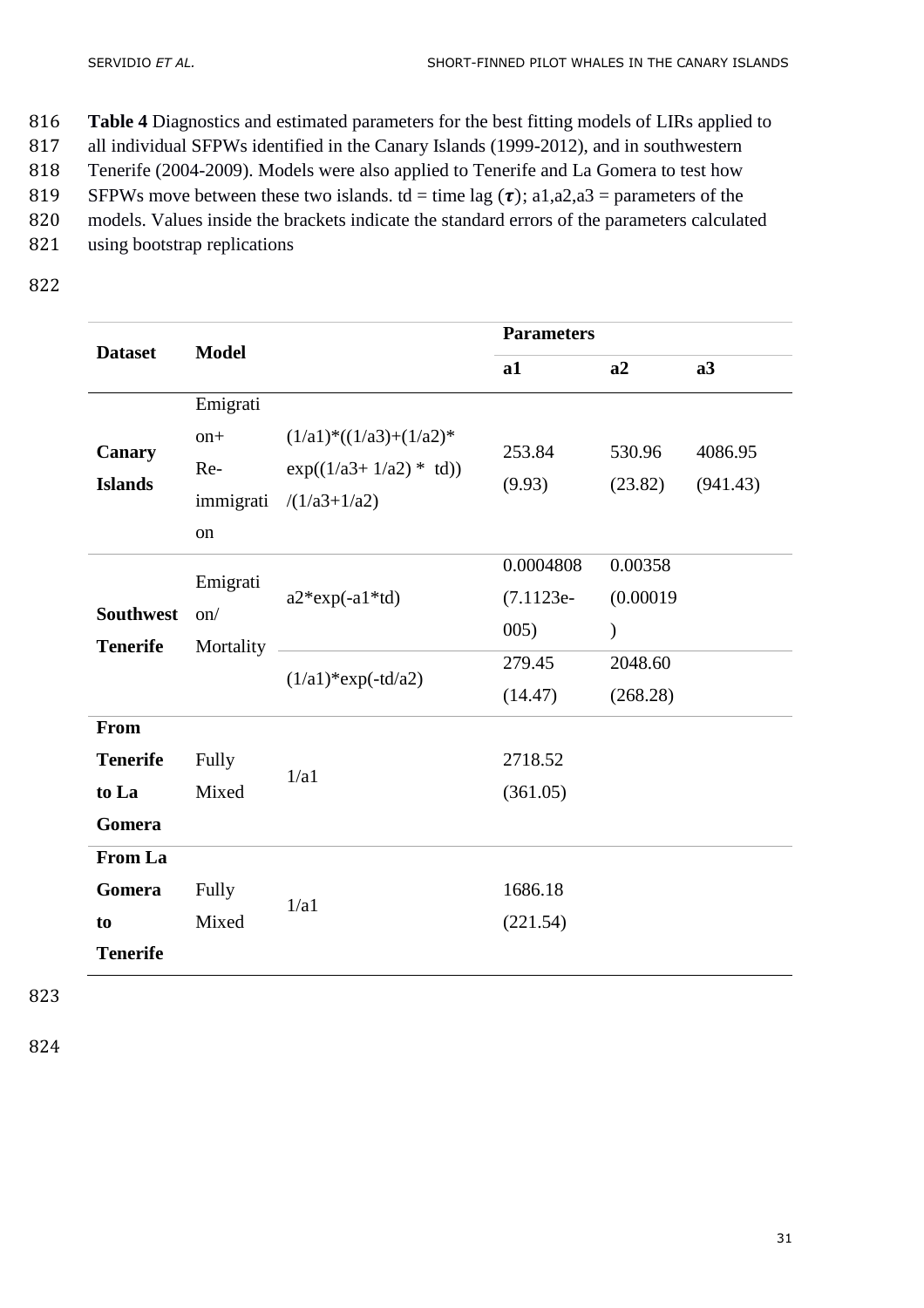

 **Fig 1** Transects surveyed (1999 - 2012) on board different vessel types: semi-rigid inflatable boats (red), dedicated motor boats (blue), sailing boats (black), and opportunist vessels such

- as whale-watching boats and ferries (green). Off-effort track-lines are indicated in grey.
- 



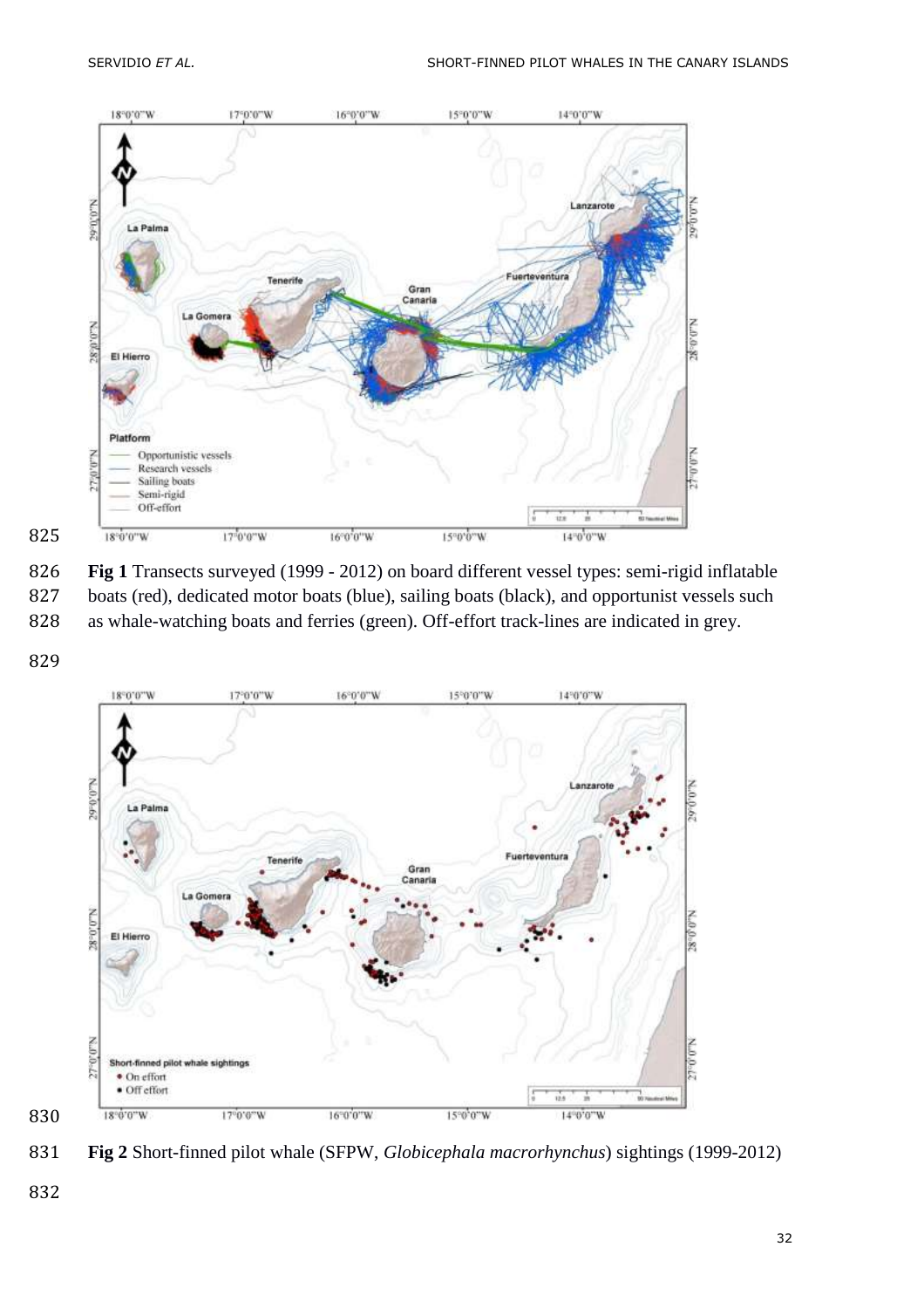





Vertical lines divide years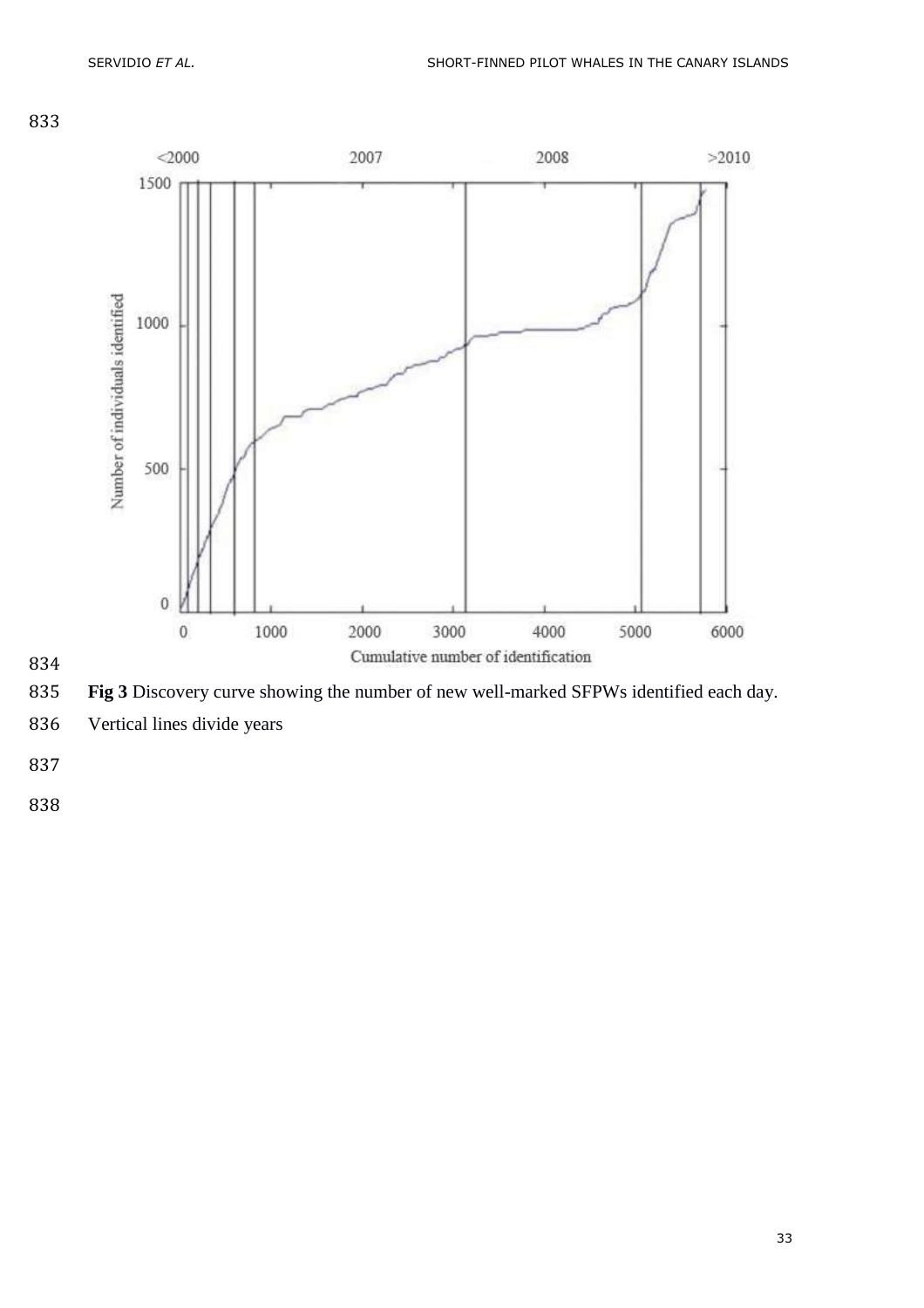



**Fig 4** Frequency histogram of the number of times that uniquely marked SFPWs were

captured in the Canary Islands



 **Fig 5** LIRs for all individual SFPWs identified. Data points are represented as circles and the best fitting model (Emigration + Re-immigration) is displayed as a line